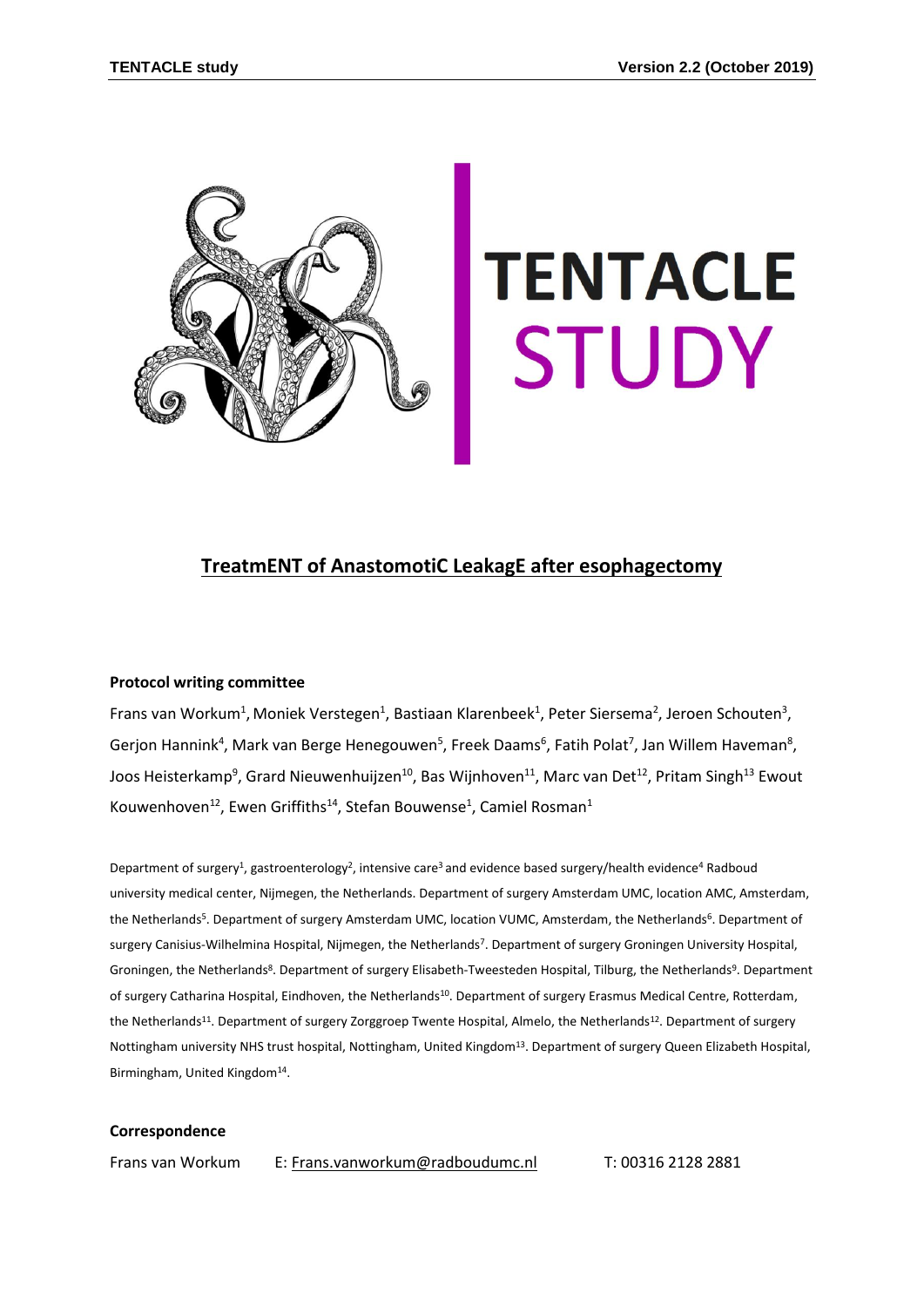| <b>Study title</b>                | TreatmENT of AnastomotiC LeakagE after esophagectomy                                                                                                                             |
|-----------------------------------|----------------------------------------------------------------------------------------------------------------------------------------------------------------------------------|
| <b>Short title</b>                | <b>TENTACLE study</b>                                                                                                                                                            |
| <b>Study registration number</b>  | NCT03829098                                                                                                                                                                      |
| <b>Version and period</b>         | Version 2.2 – October 2019                                                                                                                                                       |
| <b>Coordinating investigators</b> | <b>Moniek Verstegen</b><br>Department of Surgery                                                                                                                                 |
|                                   | Radboudumc; P.O.B. 9101/618<br>NL 6500 HB Nijmegen, The Netherlands<br>T: 00316 2428 9023                                                                                        |
|                                   | E: Moniek. Verstegen@radboudumc.nl                                                                                                                                               |
|                                   | <b>Sander Ubbels</b><br>Department of Surgery<br>Radboudumc; P.O.B. 9101/618<br>NL 6500 HB Nijmegen, The Netherlands<br>T: 00316 4193 5525<br>E: Sander.Ubbels@radboudumc.nl     |
| Lead investigators                | <b>Frans van Workum</b><br>Department of Surgery                                                                                                                                 |
|                                   | Radboudumc; P.O.B. 9101/618<br>NL 6500 HB Nijmegen, The Netherlands<br>T: 00316 2128 2881<br>E: frans.vanworkum@radboudumc.nl                                                    |
|                                   | <b>Stefan Bouwense</b><br>Department of Surgery<br>Radboudumc; P.O.B. 9101/618<br>NL 6500 HB Nijmegen, The Netherlands<br>T: 00316 1740 1029<br>E: Stefan.Bouwense@radboudumc.nl |
| <b>Principal investigator</b>     | <b>Camiel Rosman</b><br>Department of Surgery<br>Radboudumc; P.O.B. 9101/618<br>NL 6500 HB Nijmegen, The Netherlands<br>T: 00316 1162 7749<br>E: Camiel.Rosman@radboudumc.nl     |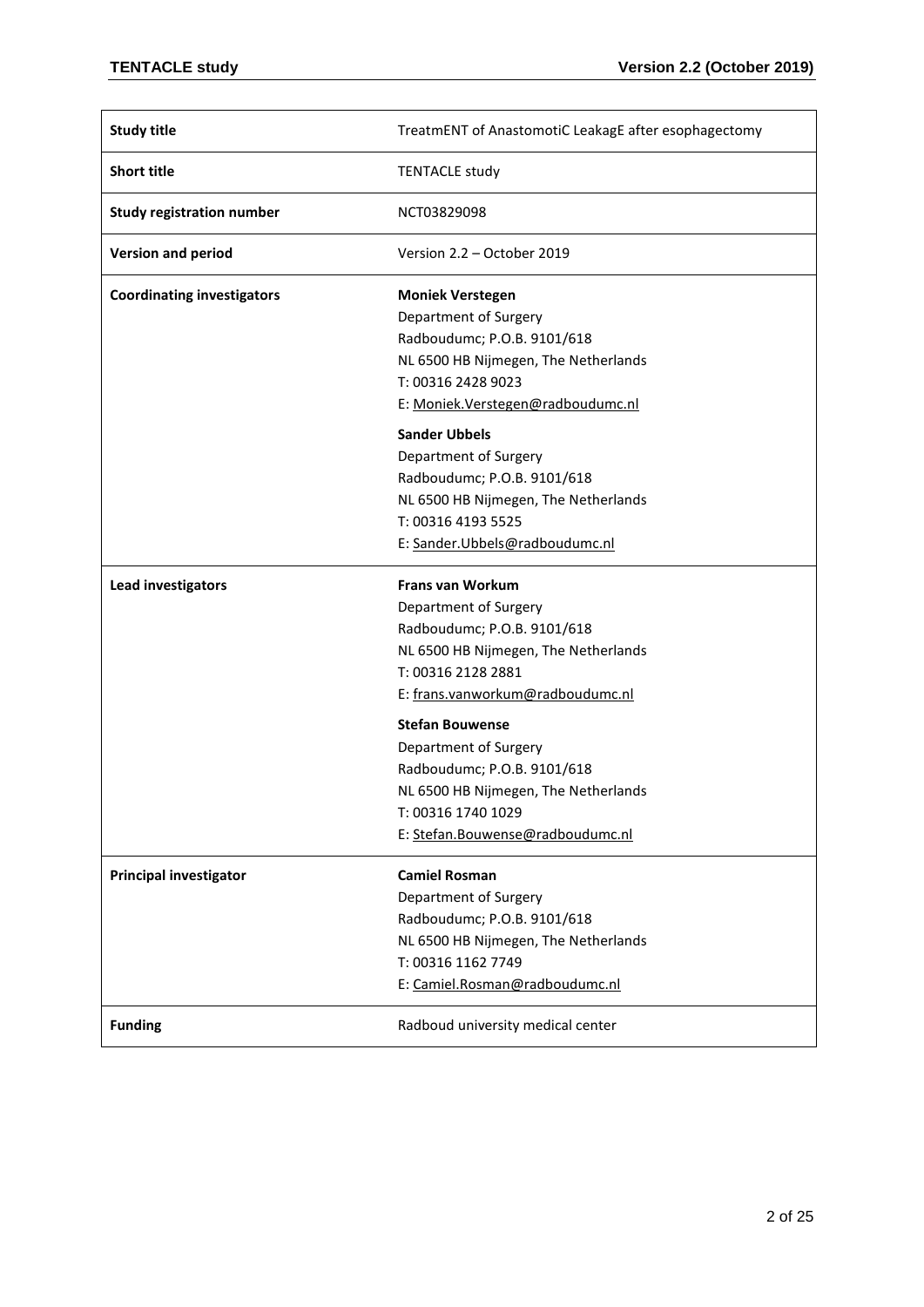# **List of participating centers**

| Amsterdamumc, AMC                         | Mark van Berge Henegouwen |
|-------------------------------------------|---------------------------|
| Amsterdamumc, VUmc                        | <b>Freek Daams</b>        |
| Canisius-Wilhelmina hospital              | <b>Fatih Polat</b>        |
| <b>UMC Groningen</b>                      | Jan Willem Haveman        |
| Elizabeth-Tweesteden hospital             | Joos Heisterkamp          |
| Catharina hospital                        | Grard Nieuwenhuijzen      |
| Erasmus MC                                | Bas Wijnhoven             |
| Zorggroep Twente hospital                 | Marc van Det              |
| Zuyderland Medisch Centrum, Heerlen       | M. Sosef                  |
| Reinier de Graaf zkh                      | Jan Willem Dekker         |
| Martini zkh                               | dr. Kelder                |
| LUMC                                      | <b>Henk Hartgrink</b>     |
| <b>AVL</b>                                | Joanna van Sandick        |
| Spaarne Gasthuis                          | Hein Stockmann            |
| St. Antonius, Nieuwegein                  | Dr. Wiezer                |
| Albert Schweitzer, Dordrecht              | Eric Belt                 |
| Maasstadzkh Rotterdam                     | E. van der Harst          |
| Gelre zkh Apeldoorn                       | Peter van Duijvendijk     |
| <b>MST Enschede</b>                       | P. Steenvoorde            |
| Isala Zwolle                              | Anette van Dalsen         |
| Ijsselland cappelle ad ijssel             | Richard Groenendijk       |
| Medisch centrum Leeuwarden                | Jean-Pierre Pierie        |
| Royal Marsden London (RML)                | Asif Chaundry             |
| Portsmouth, UK (PUK)                      | <b>Stuart Mercer</b>      |
| Edinburgh, Scotland (EDI)                 | <b>Richard McGregor</b>   |
| CLINTEC, Karolinska Institutet            | <b>Magnus Nilsson</b>     |
| Birmingham                                | <b>Ewen Griffiths</b>     |
| Mainz, Duitsland                          | Peter Grimminger          |
| Nothingham                                | Pritam Singh              |
| Trinity, Dublin                           | Jessie Elliot             |
| Oxford                                    | Bruno Sgromo              |
| Zürich                                    | Christian Gutschow        |
| Norwich                                   | <b>Edward Cheong</b>      |
| London Imperial                           | Krishna Moorthy           |
| Leuven                                    | Philippe Nafteux          |
| Helsinki University Hospital              | Jari Rasanen              |
| Conventry and Warwickshire                | Renol Koshy               |
| St Savvas Cancer Hospital, Athens, Greece | Dimitrios K. Manatakis    |
| Salford Royal NHS Foundation Trust        | <b>Bilal Alkhaffaf</b>    |
| Lille                                     | Guillaume Piessen         |
| Zurich Hirslanden und Tremli              | Paul Schneider            |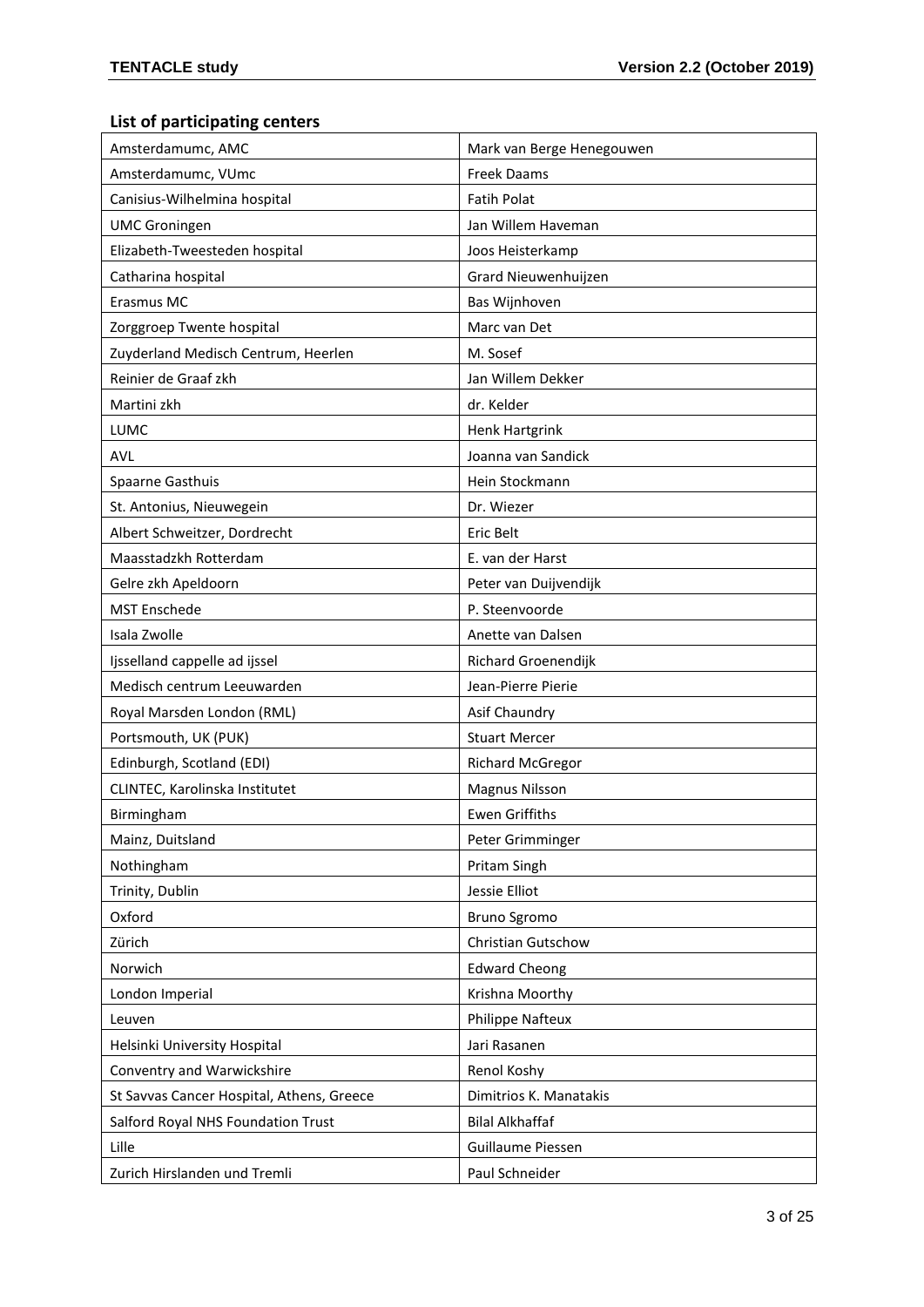| University Hospitals of Leicester                 | Ahmed Ahmed                    |
|---------------------------------------------------|--------------------------------|
| UZ Gent                                           | Elke van Daele                 |
| Blackrock Clinic/Beaumont Hospital Dublin         | <b>William Robb</b>            |
| Samsun Hospital (Turkey)                          | <b>Elif Colak</b>              |
| Patel hospital Karachi (Pakistan)                 | Raza Sayyed                    |
| Laiko General Hospital Athens                     | Alex Charalabopoulos           |
| University hospital of Padova (Italy)             | Michele valmasoni              |
| University hospital Bucharest - SF Maria hospital | Prof. Dr. Constantinoiu Silviu |
| (Carol Davila University) Bucharest Romenia       |                                |
| Clinica Universitaria Colombia                    | Raúl Guevara Castro            |
| <b>Emergency hospital Bucharest</b>               | Ionut Negoi                    |
| Hôpitaux Universitaires Genève                    | Nicola Colucci                 |
| University of Sao Paulo                           | Flavio Roberto Takeda          |
| Valdecilla Hospital in Santander (Spain)          | Enrique Toledo                 |
| Erzincan Binali Yildirim University (Turkey)      | Arda Isik                      |
| Instituto Português de Oncologica from Oporto     | José Flávio Videira            |
| (Portugal)                                        |                                |
| Verona University Hospital                        | Jacopo Weindelmayer            |
| La Fe Hospital (Valencia -Spain)                  | Marcos Bruna                   |
| <b>NewCastle</b>                                  | Alex Phillips                  |
| Guy's and St Thomas' Hospitals Londen             | James Gossage                  |
| Milan                                             | Daniele Bernardi               |
| Tripoli University Hospital (Libya)               | Muhammed Elhadi                |
| Heartlands hospital Birmingham                    | Olga Tucker                    |
| Hunter New England LHD                            | Vanessa Wills                  |
| South Westeern Sydney Local Health District       | <b>Neil Merrett</b>            |
| Centro Hospitalar Universitário São João, Oporto, | Fabiana Sousa                  |
| Portugal                                          |                                |
| St Vincents hospital Syndey                       | Prof Doug Fenton-Lee           |
| Royal North Shore Hospital in Sydney              | Garett Smith                   |
| St Vincent's Hospital in Melbourne                | Michael Hii                    |
| Westmead Hospital Hospital                        | Mike Hollands                  |
| Royal Adelaide Hospital                           | Harsh Kanhere                  |
| Queen Elizabeth Hospital Adelaide                 | Markus Trochsler               |
| Christchurch Hosptial New Zealand                 | Wai Chang                      |
| The Canberra Hospital                             | Sivakumar Gananadha            |
| Oesophageal Cancer Surgal Unit Lisbon             | Mariana Sousa                  |
| Addenbrooke's hospital in Cambridge               | Andrew Hindmarsh               |
| <b>Galway University Hospital</b>                 | Aoife Quinn                    |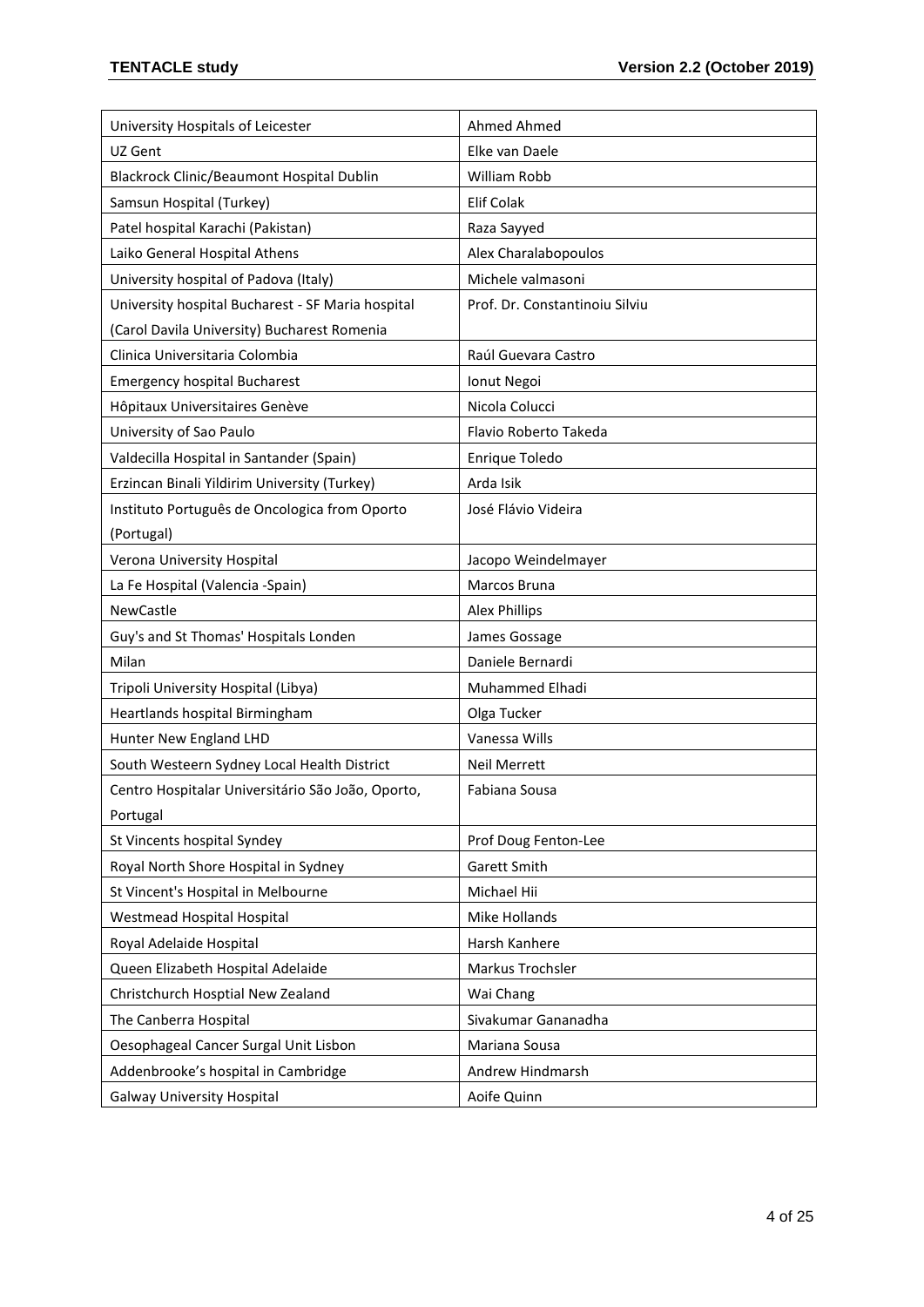# **Participating center signature sheath**

| <b>Collaborating center</b> | Prinicipal collaborative investigator | Signature |
|-----------------------------|---------------------------------------|-----------|
|                             |                                       |           |
|                             |                                       |           |
|                             |                                       |           |
|                             |                                       |           |
|                             |                                       |           |
|                             |                                       |           |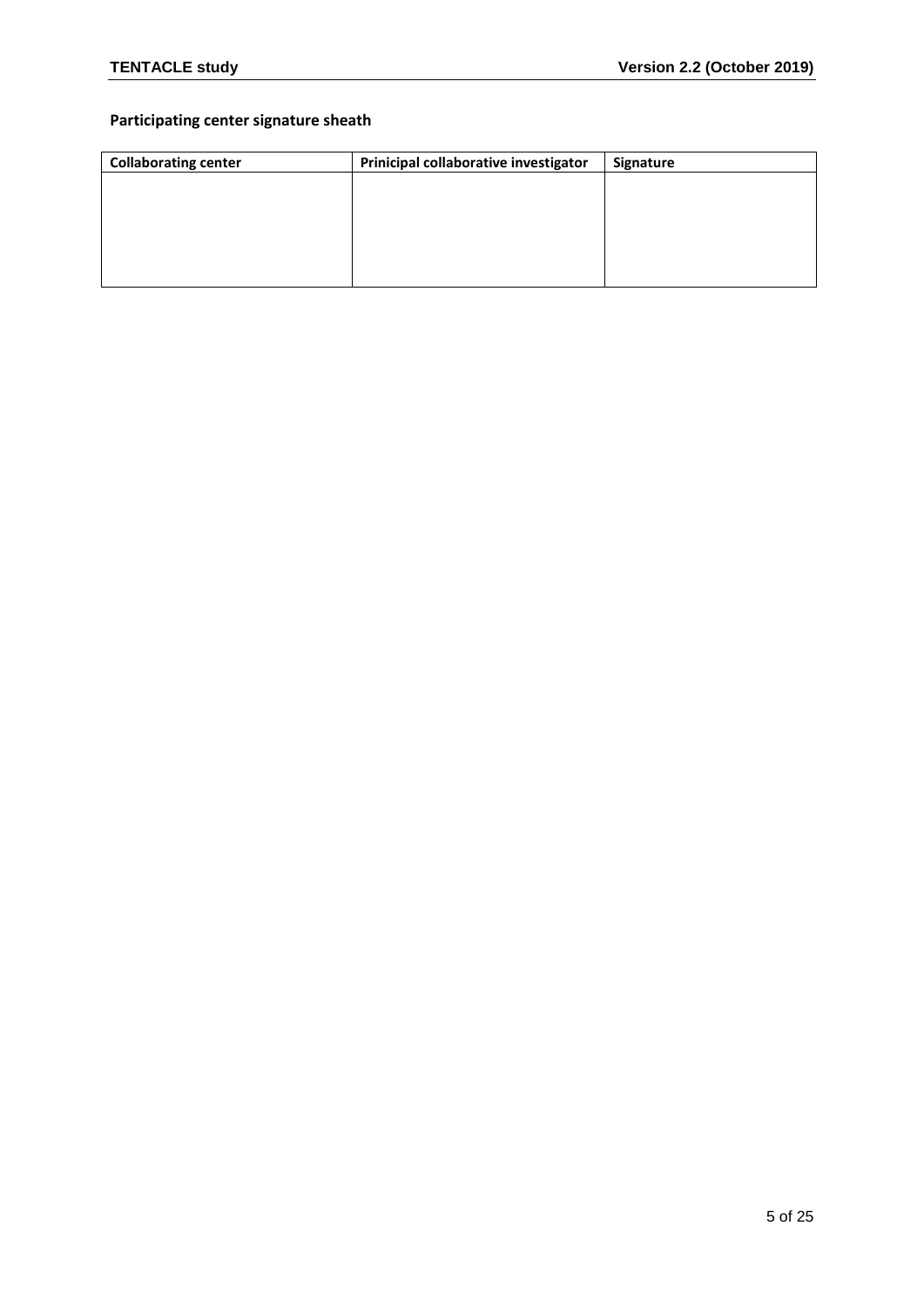# **TABLE OF CONTENTS**

| 1.   |  |
|------|--|
| 2.   |  |
| 3.   |  |
| 3.1  |  |
| 3.2  |  |
| 4.   |  |
| 4.1  |  |
| 4.2  |  |
| 4.3  |  |
| 4.4  |  |
| 4.5  |  |
| 5.   |  |
| 5.1  |  |
| 5.2  |  |
| 5.3  |  |
| 5.4  |  |
| 5.5  |  |
| 6.   |  |
| 6.1  |  |
| 6.2  |  |
| 6.3  |  |
| 7.   |  |
| 7.1  |  |
| 7.2  |  |
| 7.3  |  |
| 7.4  |  |
| 8.   |  |
| 9.   |  |
| 9.1  |  |
| 9.2  |  |
| 9.3  |  |
| 9.4  |  |
| 10.  |  |
| 10.1 |  |
| 10.2 |  |
| 10.3 |  |
| 11.  |  |
| 12.  |  |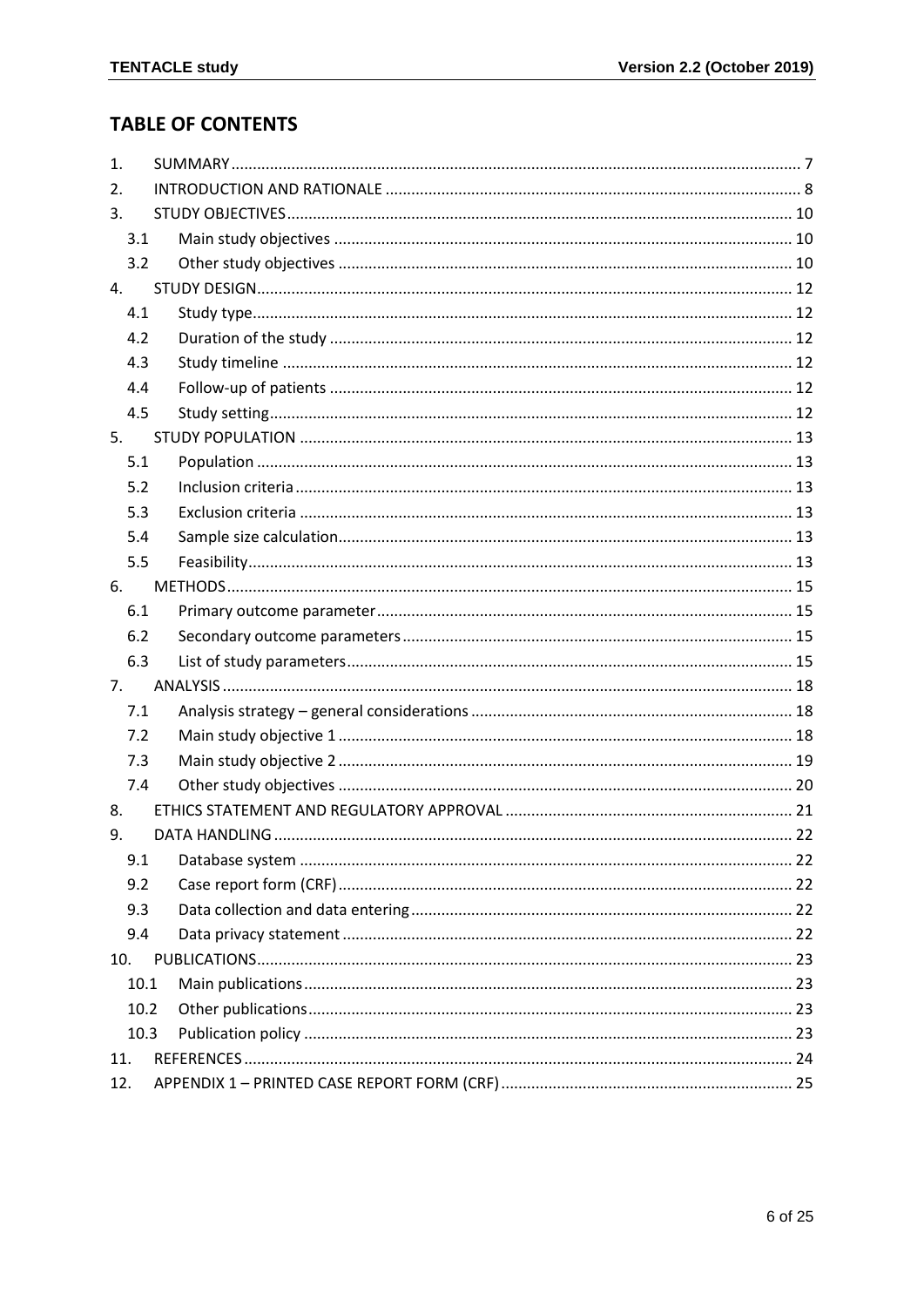# <span id="page-6-0"></span>**1. SUMMARY**

**Rationale:** Anastomotic leakage occurs in 0% - 30% after esophagectomy for cancer. It is a severe complication with mortality rates approximately ranging from 2% - 12%. In addition, it is associated with a prolonged ICU treatment and hospital stay. Anastomotic leakage severity is currently graded according to how it is treated (grade I: conservative treatment, grade II endoscopic or radiologic intervention and grade III surgical intervention). However, this scoring system cannot be used to guide decision making when anastomotic leakage is diagnosed in a clinical setting.

Factors that may influence the severity of the anastomotic leakage are (amongst others) location of the anastomosis, estimated surface of the defect, estimated circumference of the defect, extent of contamination, degree of sepsis and time from diagnosis until therapy. However, little is known about to what extent these and other factors contribute to anastomotic leakage severity. In addition, there is a paucity of data on what leakage characteristics dictate the success of a specific treatment.

#### **Primary study objectives**

1. To investigate which factors contribute to anastomotic leakage severity and to compose an evidence based anastomotic leakage severity score.

2. To investigate which anastomotic leakage characteristics are associated with success of different anastomotic leakage treatments and to compare the effectiveness of different initial anastomotic leakage treatments for anastomotic leakage classified according to severity and leakage characteristics.

**Study design:** International multicenter retrospective cohort study.

**Study population:** Adult patients with anastomotic leakage after esophagectomy and gastric conduit reconstruction for esophageal cancer.

**Cohort size:** At least 1000 patients with anastomotic leakage after esophagectomy for cancer.

**Primary outcome parameter:** 90 day mortality.

**Secondary outcome parameters:** in-hospital mortality, 30-day mortality, 180-day mortality, comprehensive complications index, total number of reinterventions, hospital and ICU length of stay, hospital related costs.

**Funding:** Radboudumc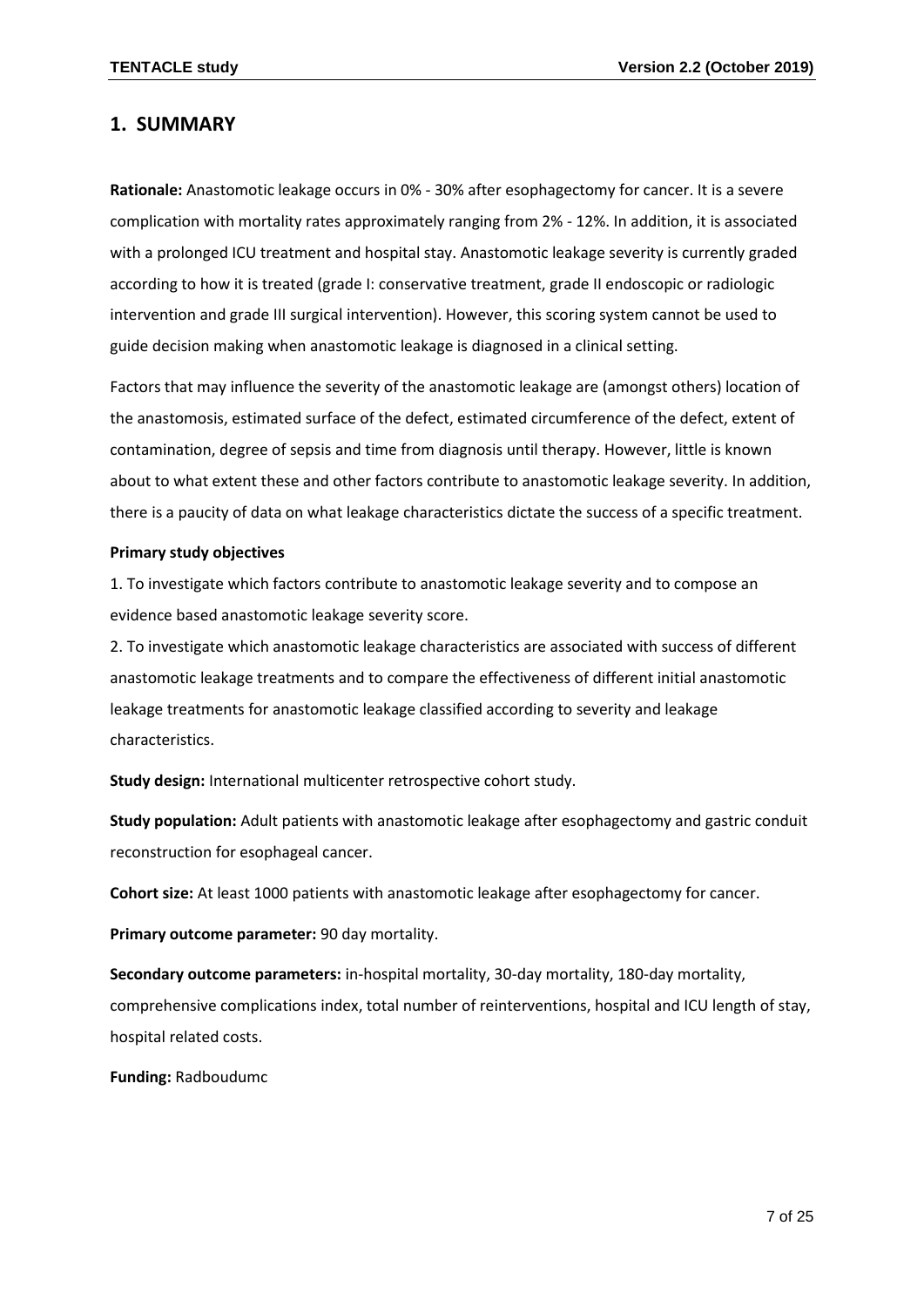## <span id="page-7-0"></span>**2. INTRODUCTION AND RATIONALE**

The incidence of esophageal cancer is increasing, with an estimated annual incidence of 480.000 cases worldwide [Jemal 2011]. Esophagectomy remains the cornerstone of curative treatment, often in combination with chemotherapy or chemoradiotherapy. However, esophagectomy is associated with considerable morbidity and anastomotic leakage is a severe postoperative complication. Anastomotic leakage is defined as a "full thickness gastrointestinal defect involving esophagus, anastomosis, staple line, or conduit irrespective of presentation or method of identification" according to the Esophagectomy Complications Consensus Group (ECCG) definition [Low 2015]. Anastomotic leakage has been described to occur in 0-30%. If anastomotic leakage occurs, it is associated with mortality rates ranging from 2% - 12% [Biere 2011, Saluja 2012]. In addition, it is often associated with a prolonged ICU treatment, hospital length of stay and multiple reinterventions [Lubbers 2019, submitted]. The impact of anastomotic leakage on quality of life is high and it is associated with a substantial burden in terms of hospital resources and costs [Biere 2011, Alanezi 2004, Luketich 2012, Blackmon 2007].

Treatment of anastomotic leakage ranges from conservative management (nil per mouth, antibiotics and nasogastric tube drainage) to radiologic drainage, endoscopic treatment with stents, drains or endoVAC (Vacuum Assisted Closure) systems, and surgical exploration. A recent systematic review performed by our group assessed the current literature for studies that specifically reported on specific therapies and outcome of anastomotic leakage [Verstegen 2018, submitted]. Nineteen studies with 273 patients were included and studies were of low to moderate quality. No metaanalysis was performed because of substantial clinical heterogeneity of the included studies. The main conclusion of the review was that due to small cohorts and clinical heterogeneity no evidence based treatment strategy could be composed from the current literature. A retrospective multicenter study of 79 patients revealed that the used treatment modality of an anastomotic leakage is not only patient dependent, but also hospital dependent [Lubbers 2019, submitted]. Until now the management of an anastomotic leakage is more or less based on expert opinion rather than on an evidence-based anastomotic leakage treatment algorithm. From these studies, it became evident that the absence of an anastomotic leakage severity score complicates performing robust research on this topic.

Anastomotic leakage severity is currently graded according to how it is treated (grade I: conservative treatment, grade II endoscopic or radiologic intervention and grade III surgical intervention) [Low 2015]. Although this scoring system is useful for reporting the consequences of anastomotic leakage, by definition it cannot be used to guide decision making when anastomotic leakage is diagnosed in a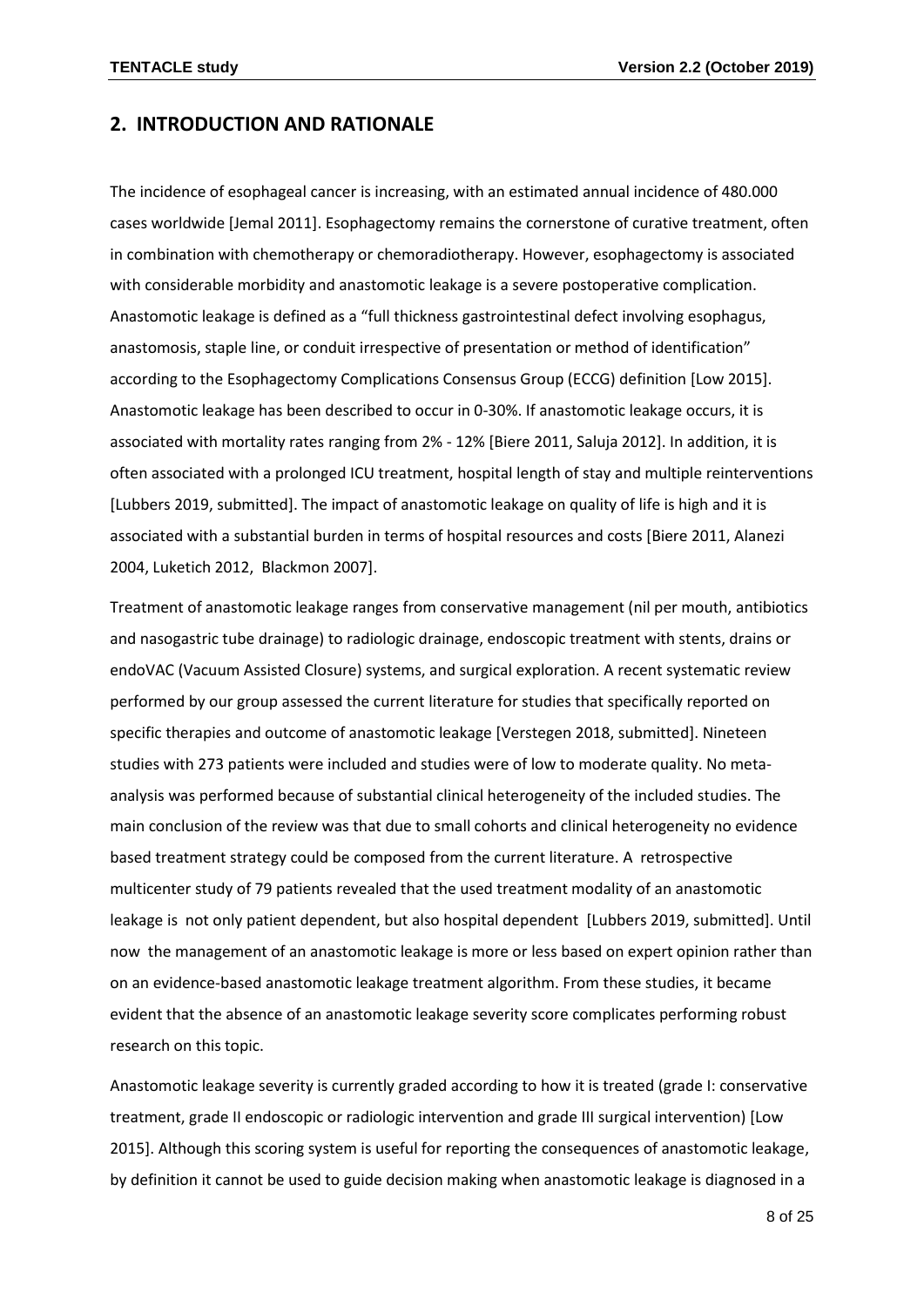clinical setting. Examples of factors that may influence the severity of the anastomotic leakage are location of the anastomosis (intrathoracic or cervical), circumference of the defect, surface of the defect, extent of contamination (i.e. local, mediastinal, intrathoracic), degree of sepsis and time from diagnosis until therapy. However, little is known about to what extent these and other factors contribute to anastomotic leakage severity. In addition, there is a paucity of data on which leakage characteristics dictate the success of a specific treatment.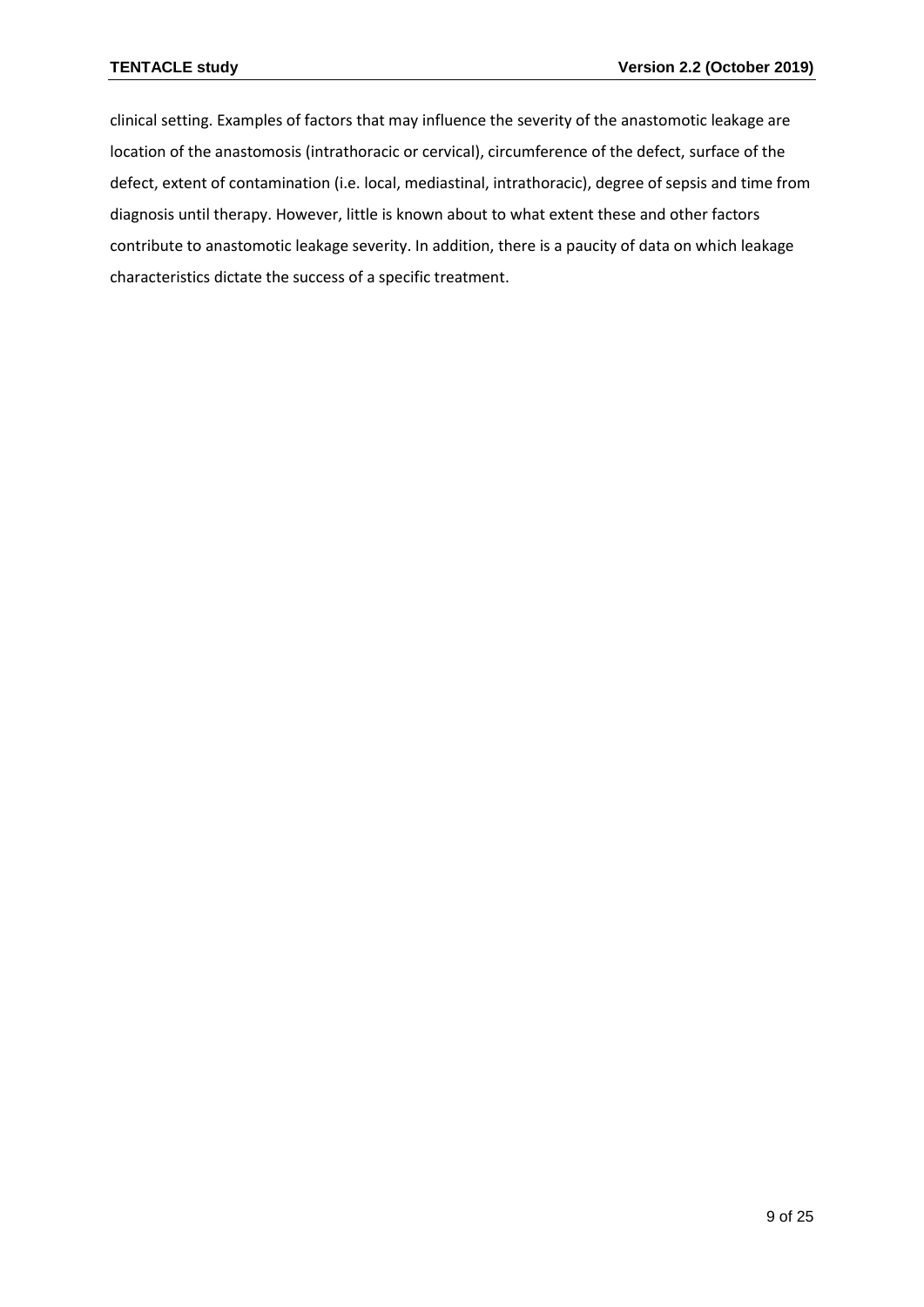# <span id="page-9-0"></span>**3. STUDY OBJECTIVES**

## <span id="page-9-1"></span>**3.1 Main study objectives**

- 1. To investigate which factors contribute to anastomotic leakage severity and to compose an evidence based anastomotic leakage severity score.
- 2. To investigate which anastomotic leakage characteristics are associated with success of different anastomotic leakage treatments and to compare the effectiveness of different initial anastomotic leakage treatments for leakages classified according to severity and leakage characteristics.

## <span id="page-9-2"></span>**3.2 Other study objectives**

This is an explorative study and relevant interactions between factors will be investigated. The following other study objectives are predefined. Outcome will be evaluated in terms of mortality, comprehensive complications index (CCI), number of reinterventions, length of stay and costs.

- 1. To investigate which factors are associated with postoperative mortality in patients with anastomotic leakage after esophagectomy and to compose a model that predicts mortality.
- 2. To study practice variation in the treatment of anastomotic leakage and to evaluate heterogeneity in outcome.
- 3. To investigate whether the length of the period between operation and diagnosis of anastomotic leakage is associated with outcome.
- 4. To investigate whether time from diagnosis to first invasive treatment (in a subgroup of patients that is treated invasively) is associated with outcome.
- 5. To investigate whether diagnostic tests that are performed within 48 hours of anastomotic leakage diagnosis (e.g. CT scan, endoscopy) are associated with outcome.
- 6. To investigate whether outcome is different in patients with anastomotic leakage after Ivor Lewis versus McKeown versus Orringer esophagectomy.
- 7. To investigate whether outcome is different in patients undergoing open versus minimally invasive esophagectomy.
- 8. To investigate whether outcome is different in patients in whom an omental wrap or pleural flap was used to cover the anastomosis.
- 9. To compare outcome in patients receiving selective digestive tract decontamination (SDD) versus patients who did not.
- 10. To compare outcome in patients who have the leakage drained by postoperative drains at the time of diagnosis (e.g. mediastinal drain, cervical drain, chest tube) versus patients who did not have the leakage drained at the time of diagnosis.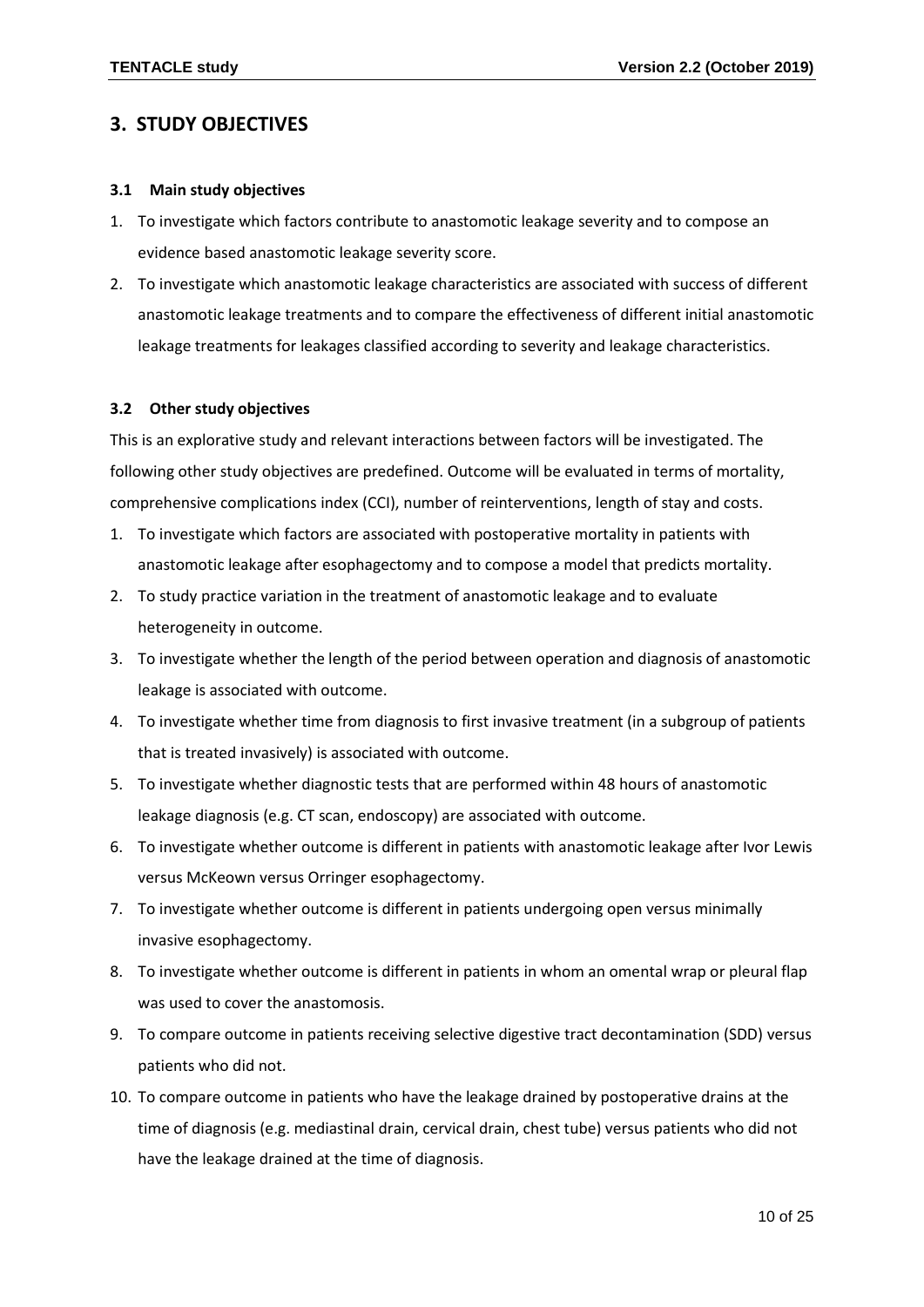11. To investigate whether there is a difference in success rate and outcome for endoVACs that are placed within the esophagus/gastric tube versus endoVACs that are placed through the anastomotic defect.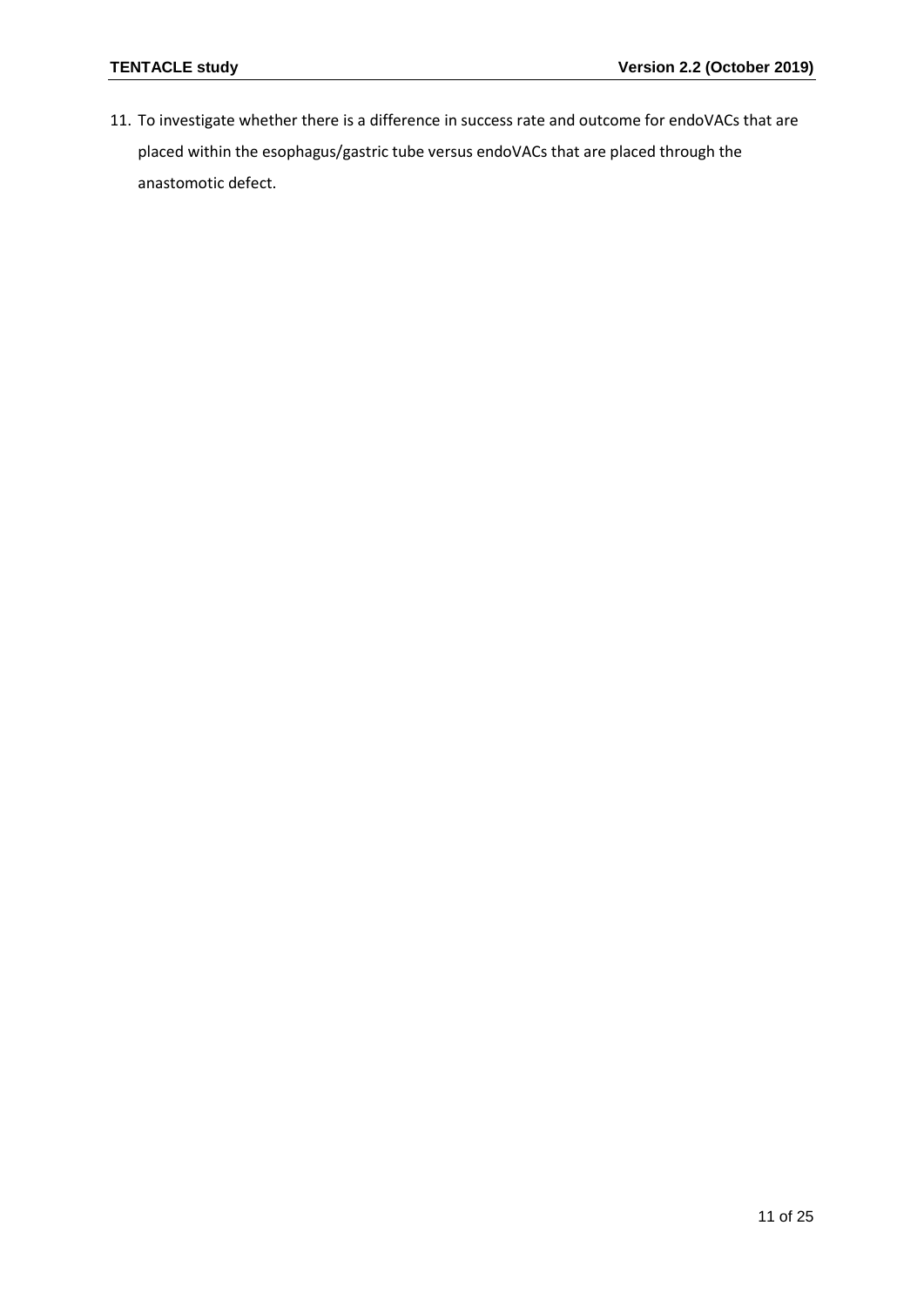# <span id="page-11-0"></span>**4. STUDY DESIGN**

## <span id="page-11-1"></span>**4.1 Study type**

International multicenter retrospective cohort study.

## <span id="page-11-2"></span>**4.2 Duration of the study**

Data from a recent cohort of patients that underwent esophagectomy with gastric tube reconstruction from January 1<sup>st</sup> 2011 until December 31<sup>st</sup> 2018 will be recorded. The study duration will be from January 2019 until June 2020 (18 months).

## <span id="page-11-3"></span>**4.3 Study timeline**

- January  $1^{st}$  January 15<sup>th</sup> 2019: Database building and approval of the first version of the protocol.
- January 16<sup>th</sup> 2019: Invitation of surgeons by sending first version of protocol and CRF.
- January 2019 March 2019: study document preparation and pilot in Radboudumc, Canisius-Wilhelmina Hospital, Hospital Group Twente (ZGT) in the Netherlands and in the Queen Elizabeth Hospital, Birmingham and in the Nottingham university NHS trust hospital, Nottingham, United Kingdom. Protocol and CRF refinement based on comments of pilot study results.
- March  $16^{st}$  2019: Final protocol and CRF is sent to participating centers. All participating surgeons receive a Castor database login.
- April 2019 December 2019: Data collection.
- January 2019 June 2020: Analysis and manuscript writing.

## <span id="page-11-4"></span>**4.4 Follow-up of patients**

Follow-up duration will be 180 days.

## <span id="page-11-5"></span>**4.5 Study setting**

This study will be performed in a multicenter and multinational setting. A large group of Dutch hospitals that are currently performing esophagectomies (Dutch Upper-GI Cancer Audit - DUCA group) have consented to participate in this study. The TENTACLE study has also been endorsed by the Oesophago-Gastric Anastomosis Audit (OGAA) study group. In addition, collaboration is sought with the Minimally Invasive Oesophagectomy (MIO) think tank initiative (see *Chapter 5.5 – Feasibility*).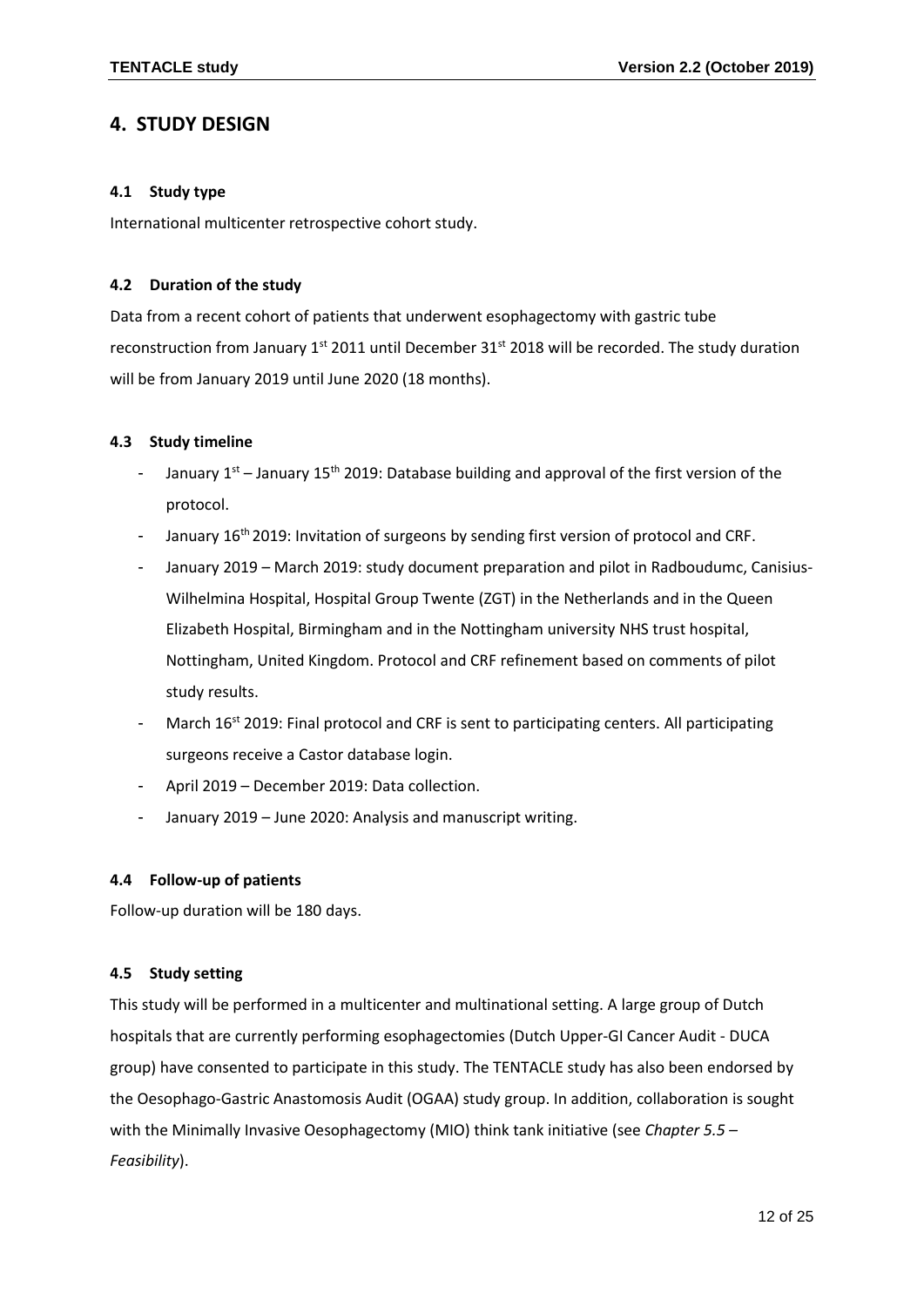# <span id="page-12-0"></span>**5. STUDY POPULATION**

## <span id="page-12-1"></span>**5.1 Population**

All adult patients with an anastomotic leakage after esophagectomy and gastric conduit reconstruction for esophageal cancer are suitable for inclusion.

## <span id="page-12-2"></span>**5.2 Inclusion criteria**

In order to be eligible to participate in this study, a subject must meet all of the following criteria:

- Aged 18 years or older;
- Esophagectomy and gastric conduit reconstruction for resectable esophageal (cT1-4aN0- 3M0) cancer;
- Postoperative anastomotic leakage according to the ECCG definition [Low 2015].

## <span id="page-12-3"></span>**5.3 Exclusion criteria**

- Esophagectomy for benign disease;
- Emergency resection;
- Patients undergoing extended total gastrectomy.

## <span id="page-12-4"></span>**5.4 Sample size calculation**

This is an explorative study and data will be used to investigate to what extent specific characteristics of anastomotic leakages are associated with severity of the leakage and how they relate to the successfulness of different treatments.

In order to create a risk score with 12 candidate predictors, an incidence of 90-day mortality of 10% after anastomotic leakage and a root mean square percentage error (rMSPE) of 5%, 680 patients with anastomotic leakage should be included [van Smeden 2018].

In order to be able to draw robust conclusions from this study, to develop an evidence based anastomotic leakage severity score and to gain a solid basis for future anastomotic leakage related research, we aim to include at least 1000 patients with anastomotic leakage after esophagectomy for cancer.

## <span id="page-12-5"></span>**5.5 Feasibility**

In order to include the proposed number of patients and to collect data from international patient cohort, we will acquire data from 3 esophageal surgeon networks. Although there is some overlap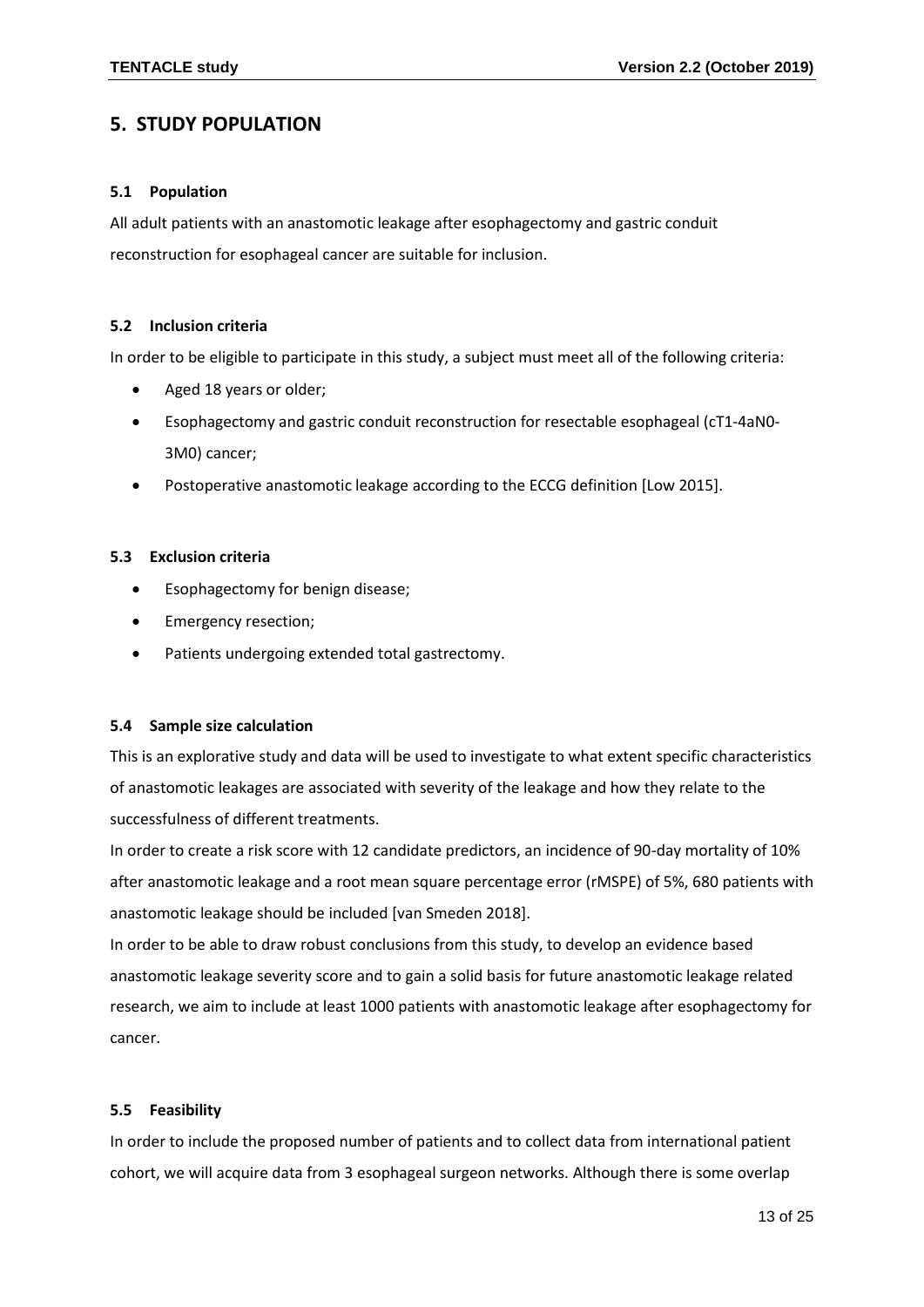between these groups, we believe that inviting the networks to participate will optimize the chance of obtaining robust results from this study.

## *1) The Dutch Upper-GI Cancer Audit (DUCA) group*

A large group of Dutch hospitals performing esophagectomies have agreed to participate in this study. During the study period of 8 years, approximately 750 resections were performed per year and the incidence of anastomotic leakage was around 18%. Therefore, data from 1080 patients with anastomotic leakage (750\*8\*0.18) can be included from the Netherlands.

## *2) The Oesophago-Gastric Anastomosis Audit (OGAA) group*

The OGAA was established in 2017 and aimed to identify patient and differences in operative technique that influence outcome. This worldwide network of esophageal surgeons performed a 6 month snapshot study and will include an estimated 1750 cases by December 31<sup>st</sup> 2018. We will invite the centers in the OGAA to participate in this study and to contribute the cases that have already been registered in the OGAA and to contribute additional data from their 2011-2018 cohorts. We estimate that there will be approximately 263 patients with anastomotic leakage in the OGAA (1750\*0.15) . Possibly, more cases will be contributed from the participating centers if they contribute additional data from their 2011-2018 cohorts.

## *3) The Minimally Invasive Oesophagectomy (MIO) think tank initiative*

The European MIO think tank group includes members from around 15 European high volume centers. We estimate that in the past 8 years, each center performed 40 esophagectomies per year and with a leakage incidence of around 10% this group could contribute around 480 cases (15\*50\*8\*0.10).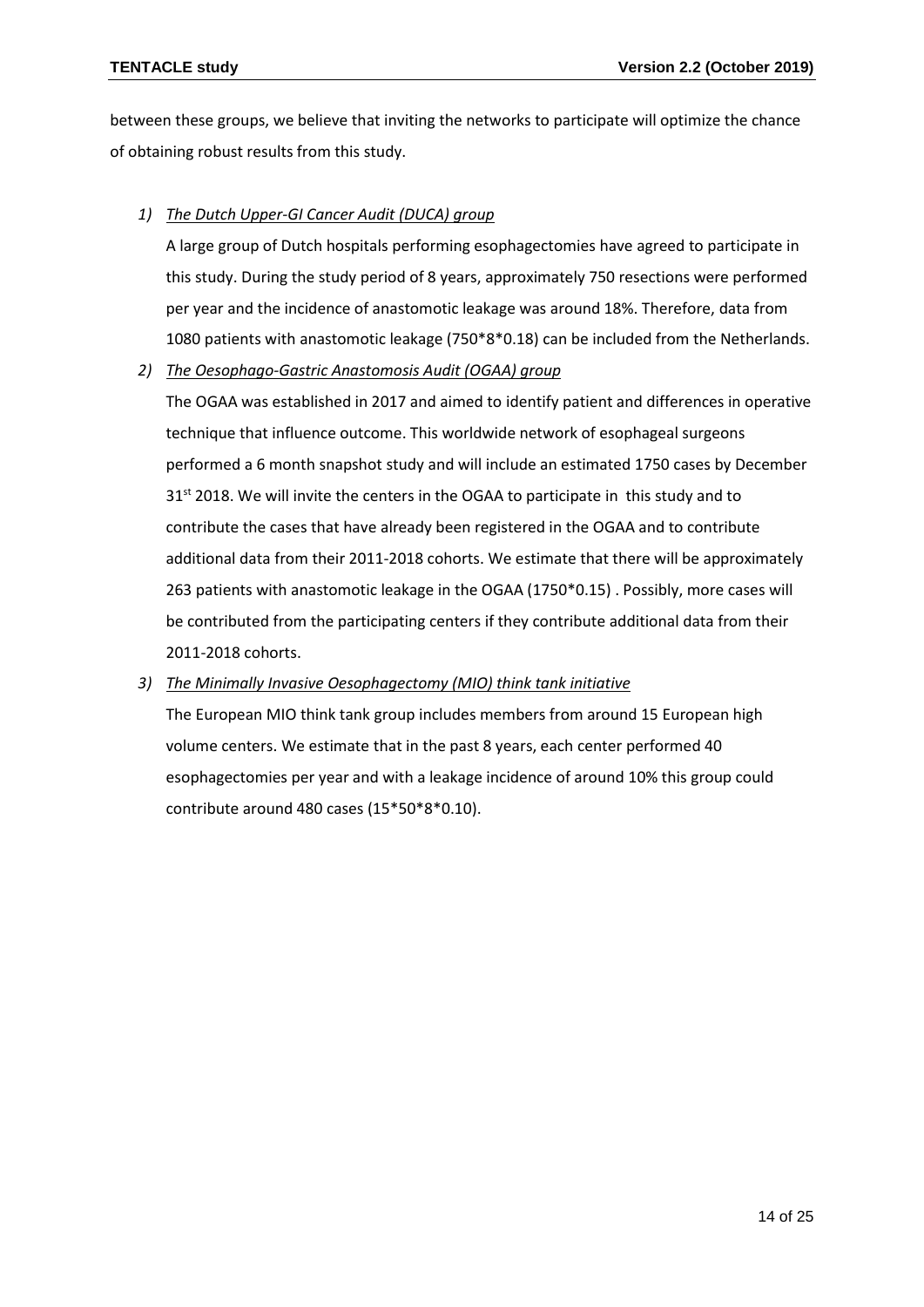# <span id="page-14-0"></span>**6. METHODS**

#### <span id="page-14-1"></span>**6.1 Primary outcome parameter**

• 90-day mortality

#### <span id="page-14-2"></span>**6.2 Secondary outcome parameters**

- In-hospital mortality, 30-day mortality and 180-day mortality.
- Comprehensive complications index (CCI) [Slankamenac 2013].
- Total number of reinterventions (endoscopic, radiologic, surgical).
- Hospital length of stay, ICU length of stay and readmission rates.
- Cost estimation.

#### <span id="page-14-3"></span>**6.3 List of study parameters**

This is a retrospective study and we expect that not all relevant data can be obtained from the patient files. For example, estimation of leak circumference or leak surface will not be possible without an endoscopy and we expect that not all patients underwent an endoscopy. However, it is expected that the large number of patients will provide enough data to analyze whether factors with a lot of missing data are of influence. Therefore, these factors that are likely to have a lot of missing data are taken up in this list, even though missing data may introduce bias.

- *Hospital Characteristics:* annual volume, anastomotic leakage percentage, diagnosis & treatment strategy by surgeon-on-call or upper-GI surgeon, types of treatment modalities performed in each hospital.
- *Patient and tumor characteristics:* year of surgery, sex; age; length, weight, ASA classification; Charlsson comorbidity index; WHO performance score; Karnofsky score; creatinine, bilirubin, platelets (baseline, until three months prior to operation); tumor type; tumor location; preoperative T-stage; preoperative N-stage; preoperative M-stage; neoadjuvant therapy (radiotherapy, chemotherapy, chemoradiotherapy).
- *Operation characteristics:* resection type (i.e. McKeown, Ivor Lewis, transhiatal); operation type (total MIE, robotic MIE, hybrid MIE, open); anastomotic technique; anastomotic configuration; site of anastomosis; omental wrap; pleural flap; perioperative selective digestive decontamination (SDD) received.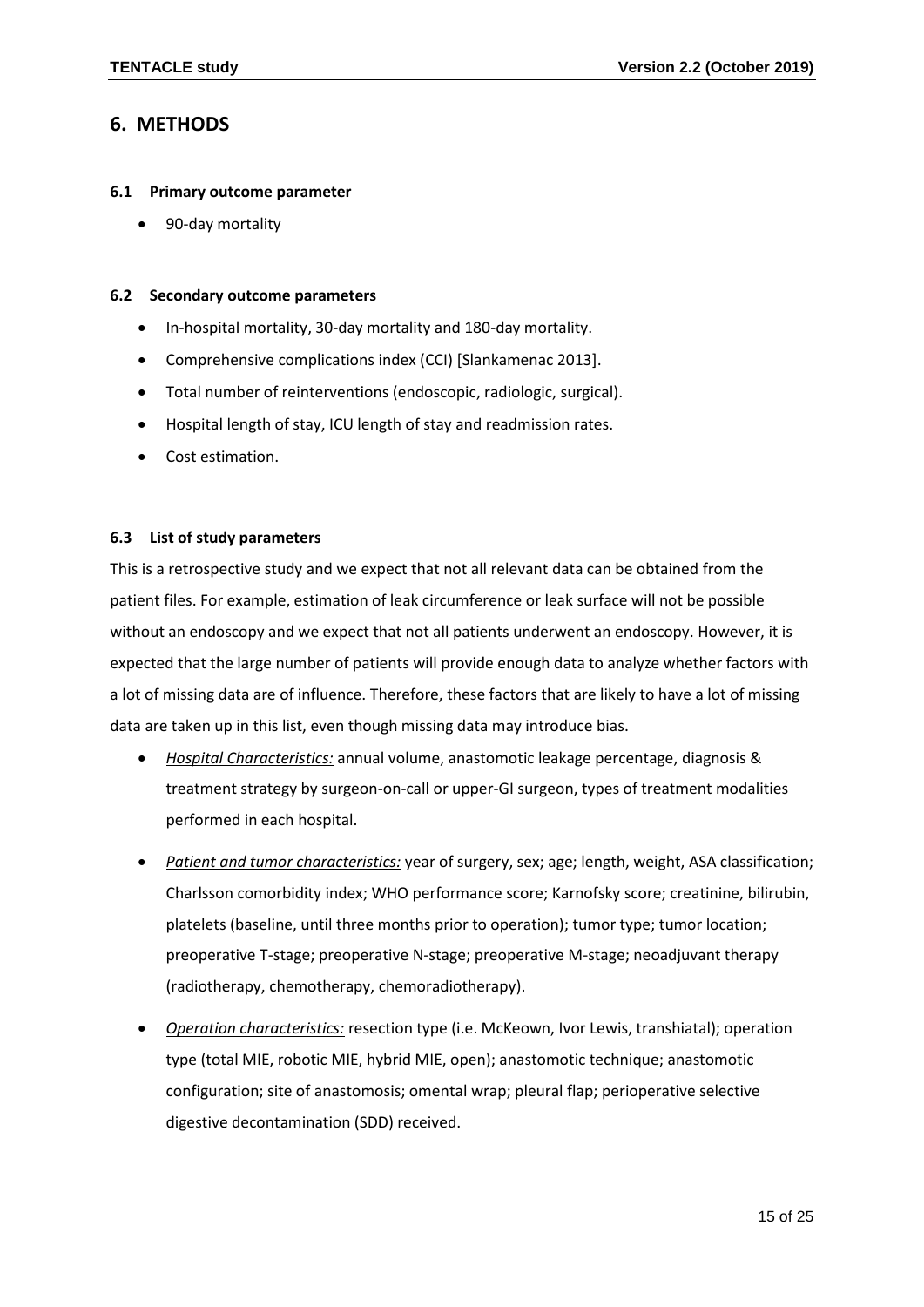- *Anastomotic leakage diagnosis:* time from surgery to diagnosis of the leakage (days); assessment that diagnosed anastomotic leakage; anastomosis assessments performed <48 hours of diagnosis of anastomotic leakage; approximate time from diagnosis to invasive (e.g. radiologic drainage, endoscopic, surgical) treatment of the leakage (hours).
- *Patient parameters at the time of diagnosis (parameters closest to diagnoses should be used and parameters within 24 hours prior diagnosis can be used):* diagnosed at which ward (surgical ward, ICU, medium care/high care, PACU); ventilated if at ICU; q-SOFA score (follows from: altered mental status/GCS<15, respiratory rate, systolic blood pressure); organ failure at time of diagnosis (pulmonary: need for ventilation, cardiovascular: inotropic support, renal: creatinine >170 µg/L, liver: bilirubin >33µmol/L, coagulation: platelets  $<$ 100\*10<sup>3</sup>/ $\mu$ L); O2 consumption (if not ventilated) or FiO2 (if ventilated); NG tube in place; diet; leukocyte count; CRP; creatinine; bilirubin; ABG lactate; ABG pH, paO2; amylase from surgical drain (highest value in case of multiple drains or measurements).
- *Leakage characteristics:* location of the leak (e.g. esophagogastric anastomosis, gastric tube, blind loop); estimated circumference of the leakage (0-25%, 25-50%, 50-75% and 75-100%); estimated surface of the leak (in cm<sup>2</sup>); gastric tube overall condition (e.g. vital, ischemic, necrotic); extent of the contamination (e.g. none, mediastinal fluid collections, pleural fluid or abdominal collections); (postoperative) drains in place at time of diagnosis (e.g. mediastinal drain, cervical drain, chest tubes); clinical drainage of the anastomotic leak by drains (including NG tube) at the time of diagnosis.
- *Primary treatment (treatment within 48 hours that was intended to take place when the leak was diagnosed):* (re-)admission to ICU or medium care/high care; nil by mouth regime; antibiotic treatment according to local protocols; NG tube placement (with/without suction); NG tube repositioning (with/without suction); tube placement through anastomotic defect; endoVAC/endoSponge placement; stent placement (stent type if applicable); endoscopic clipping; nasoduodenal/nasojejunal feeding tube placement; radiologic drainage (thoracic cavity, mediastinum); bedside surgical chest tube placement; reoperation; reoperation approach; reoperation procedure (drainage only, suturing of the leak; resection of the leak and re-anastomosis; repair of anastomosis with muscle flap; disconnection and cervical esophagostomy; surgical jejunal feeding tube).
- *Secondary treatment (treatment at any time that was not intended to take place when the leak was diagnosed):* time from surgery to secondary treatment (days); (re-) admission to ICU or medium care/high care; nil by mouth regime; antibiotic treatment according to local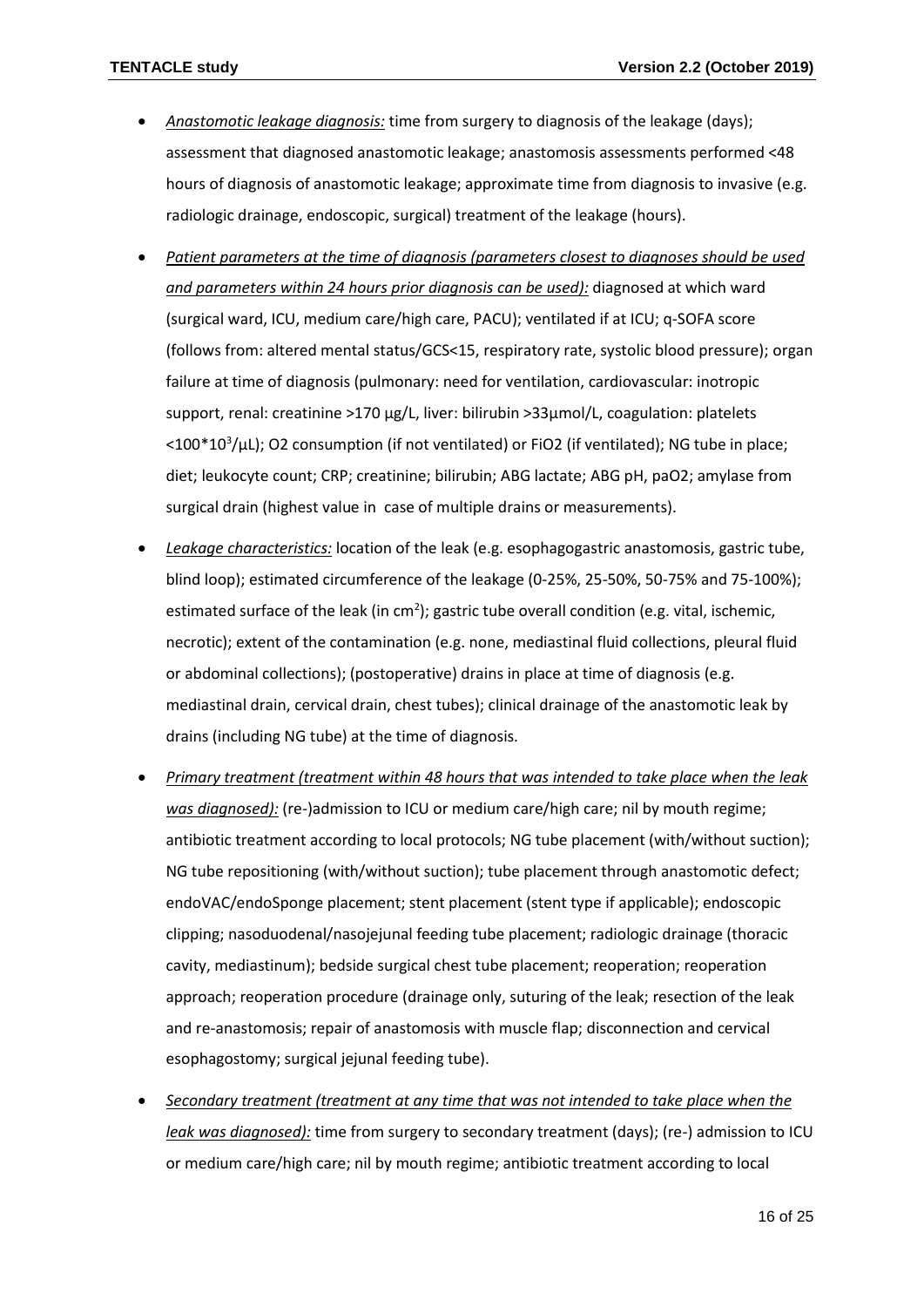protocols; NG tube placement; NG tube repositioning; tube placement through anastomotic defect; endoVAC/endoSponge placement; stent placement (stent type if applicable); endoscopic clipping; nasoduodenal/nasojejunal feeding tube placement; radiologic drainage (thoracic cavity, mediastinum); bedside surgical chest tube placement; reoperation; reoperation approach; reoperation procedure (drainage only, suturing of the leak; resection of the leak and re-anastomosis; repair of anastomosis with muscle flap; disconnection and cervical esophagostomy; surgical jejunal feeding tube).

• *Leak healing:* Anastomotic leak healed (assessed by endoscopy, radiologic imaging or clinically. Clinical healing is defined to occur if a patient's is set to solid foods). Time from diagnosis to healing of the anastomotic leak.

*Complications with Clavien Dindo grade (ECCG list and definitions unless stated otherwise):* for pneumonia the universal pneumonia score (UPS [Weijs 2016]) definition is used; the comprehensive complications index (CCI [Slankamenac 2013]) is calculated from all scored complications.

*Reinterventions:* total number of endoscopic interventions; total number of stent placements; total number of endoVAC/endoSponge treatments; total number of radiologic interventions; total number of bedside surgical reinterventions (e.g. opening of wounds, chest tube placements); total number of minimally invasive surgical reinterventions; total number of open surgical reinterventions.

*Length of stay and mortality:* hospital length of stay (total days); ICU length of stay (total days); ICU readmission; in-hospital mortality; 30-day mortality; 90-day mortality; 180-day mortality.

*Costs:* in-hospital cost estimation based on hospital length of stay, ICU length of stay and reinterventions. Standardized cost lists are used.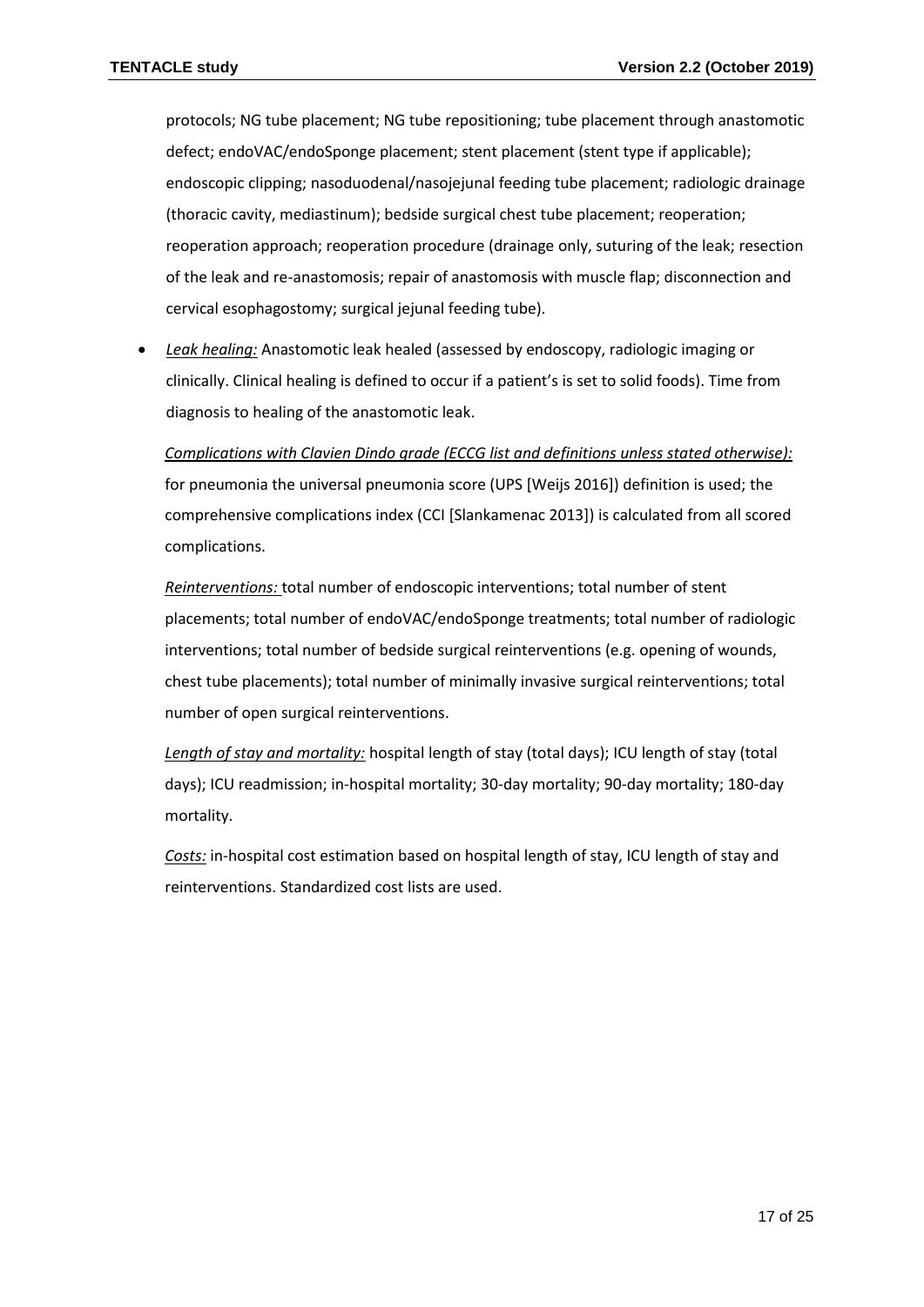## <span id="page-17-0"></span>**7. ANALYSIS**

#### <span id="page-17-1"></span>**7.1 Analysis strategy – general considerations**

The ultimate goal of main study objective 1 is to obtain an evidence based anastomotic leakage severity score that reflects the influence of leakage associated parameters on clinical outcome (e.g. 90-day mortality). This will allow researchers to describe leakage severity in groups of patients and it can be used to correct for differences between groups regarding anastomotic leakage severity. This will therefore aid in performing future comparative effectiveness studies. Only factors that concern leakage characteristics (listed in *chapter 6.3 – List of study parameters / Leakage characteristics*) and factors that concern the consequences of the leak for a patient (listed in

*chapter 6.3 – List of study parameters / Patient parameters at the time of diagnosis*) are used to compose this score.

Other important parameters that are likely to be predictive for 90-day mortality (e.g. age, comorbidity index, preoperative performance status, etc.) are not included in the severity score since these can be reported (and corrected for) separately. Operation characteristics (e.g. resection type, anastomotic site, etc.) may also be predictive for clinical outcome (e.g. 90-day mortality) if anastomotic leakage occurs. Operation characteristics are not included in the severity score since it is likely that these factors are also important for anastomotic leakage strategy, regardless of leakage severity (e.g. cervical anastomotic leakage may require different treatment than intrathoracic anastomotic leakage) and we aim to investigate this in our other study objectives (see *chapter 3.2 – Other study objectives*). In addition, it is one of our other study objectives to compose a model that predicts 90-day mortality in case of anastomotic leakage (see *chapter 3.2 – Other study objectives*) and for this model all predictive factors that are registered in this study will be taken into account.

## <span id="page-17-2"></span>**7.2 Main study objective 1**

The first main study objective is to investigate what factors contribute to anastomotic leakage severity and to compose an evidence based anastomotic leakage severity score.

First, univariate analysis is performed on relevant parameters that are described in *chapter 6.3 – List of study parameters / Leakage characteristics* and in *chapter 6.3 – List of study parameters / Patient parameters at the time of diagnosis.* Relevant parameters are entered into separate binary logistic regression models with 90-day mortality as outcome parameter in order to explore associations in the data. Second, factors that are considered to be clinically relevant based on literature and/or expert opinion are selected for multivariate analysis. Backwards stepwise selection is used to exclude values of p>0.05 from the model. Results are presented as odds ratio (OR) with 95% confidence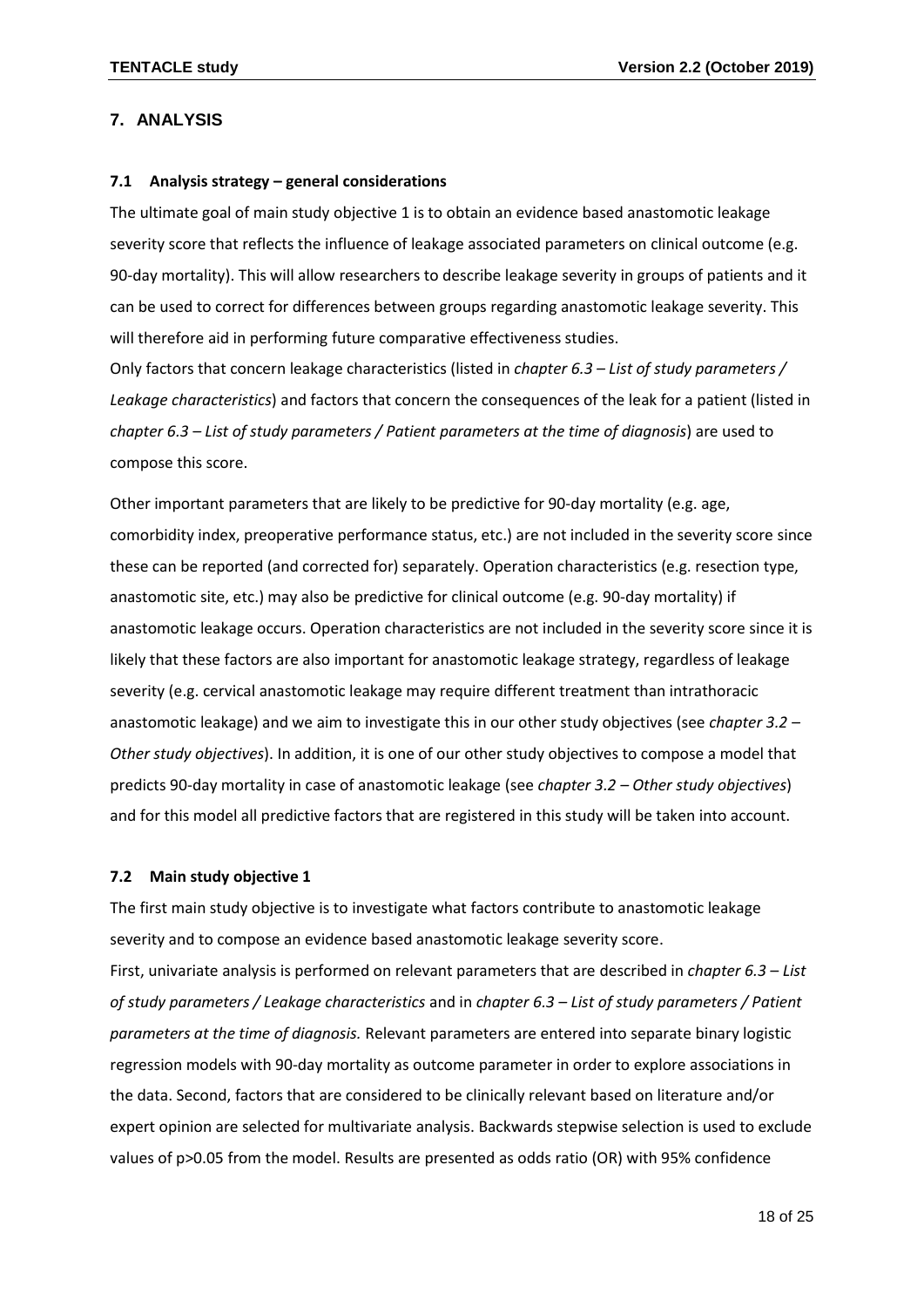intervals (CI). A 2-tailed p<0.05 is considered statistically significant. Third, this multivariate model will be internally validated by bootstrapping, using 5000 bootstrap resamples. Finally, a nomogram is constructed based on the final bootstrapped multivariable regression analysis and this nomogram can be used to calculate the anastomotic leakage severity score.

In order to investigate the relative influence of casemix parameters (e.g. age, comorbidity, etcetera) on the leakage severity score, similar analysis will be performed in which casemix parameters (listed in *chapter 6.3 – List of study parameters / Patient and tumor characteristics* and in *chapter 6.3 – List of study parameters / operation characteristics)* are also included. If casemix is found to be very strongly associated with outcome relative to the severity score (to the extent that the severity score is of limited additional value in the regression model), latent class analysis is used [Rabe-Hesketh 2008]. The parameters used for the anastomotic leakage severity score (*chapter 6.3 – List of study parameters / Leakage characteristics* and in *chapter 6.3 – List of study parameters / Patient parameters at the time of diagnosis*) are used to create casemix corrected classes of anastomotic leakage severity.

The results obtained by the described analyses will also be performed in subgroups of patients undergoing McKeown, Ivor Lewis and Orringer esophagectomy. By performing this sensitivity analysis, we will investigate whether the obtained model is useful for all types of esophagectomy or whether different factors are predictive of 90-day mortality for the different types of esophagectomy. If substantial differences are found between the primary analysis and this sensitivity analysis, the possibility of composing different anastomotic leakage severity scoring systems will be considered.

In addition, we will investigate and report whether the anastomotic leakage severity score is also predictive of the other outcome parameters. Together with data from the secondary study objective (see *chapter 3.2 – Other study objectives*) in which associations between 90-day mortality and other outcome parameters are investigated, this will result in defining if other parameters can be used as a proxy for 90-day mortality.

#### <span id="page-18-0"></span>**7.3 Main study objective 2**

The second main study objective is to investigate what anastomotic leakage characteristics are associated with success of different initial treatments and to compare the effectiveness of different initial anastomotic leakage treatments for leakages classified according to severity and leakage characteristics.

In the first analysis relevant primary treatment parameters (listed in *chapter 6.3 – List of study*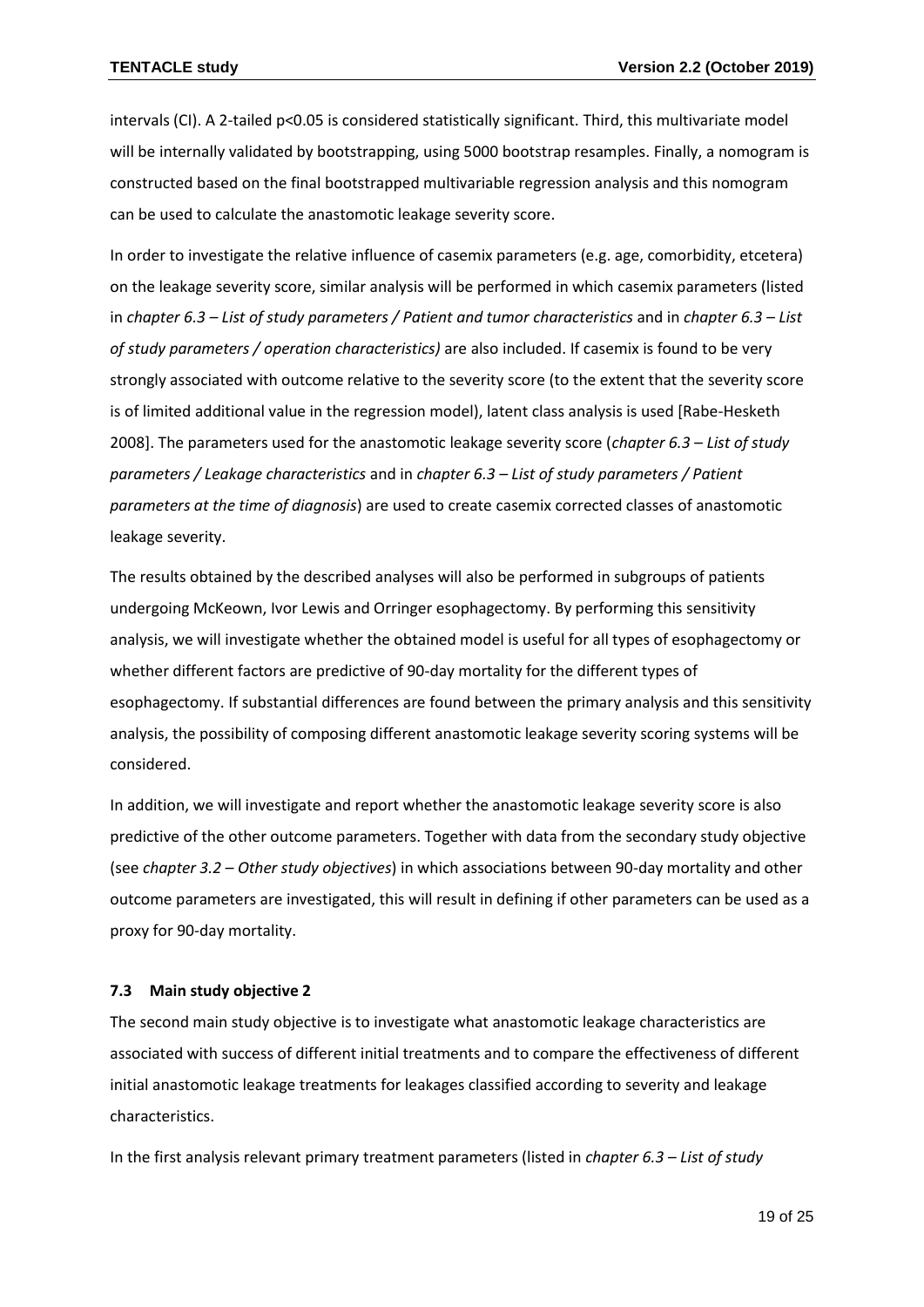*parameters / Primary treatment*) are the exposures. The association between anastomotic leakage characteristics and operation characteristics (see *chapter 6.3 – List of study parameters / Leakage characteristics* and *chapter 6.3 – List of study parameters / Operation characteristics*) and outcome parameters (see *chapter 6.1 – Primary outcome parameter* and *chapter 6.2 – Secondary outcome parameters*) will be evaluated for the exposures in regression analysis. Correction for patient characteristics, tumor characteristics and anastomotic leakage severity score is performed, if appropriate.

Based on the results of this first analysis, subgroups of patients are created based on individual operation or leakage characteristics or based on combinations of characteristics. The effectiveness of the primary treatment strategies is assessed in a regression models for the different outcome parameters and correction for patient characteristics, tumor characteristics and anastomotic leakage severity score is performed, if appropriate. Comparison of the primary outcome parameter and secondary outcome parameters will be expressed in terms of a relative risk and corresponding 95% confidence intervals. A two-tailed P < 0.05 is considered statistically significant.

## <span id="page-19-0"></span>**7.4 Other study objectives**

Analysis of other study objectives will follow the same principles as described in *chapter 7.2 – Main study objective 1* and *chapter 7.3 main study objective 2*. Detailed and predefined analysis plans will be written during the preparation phase of the TENTACLE study (see *Chapter 4.3 – Study timeline*).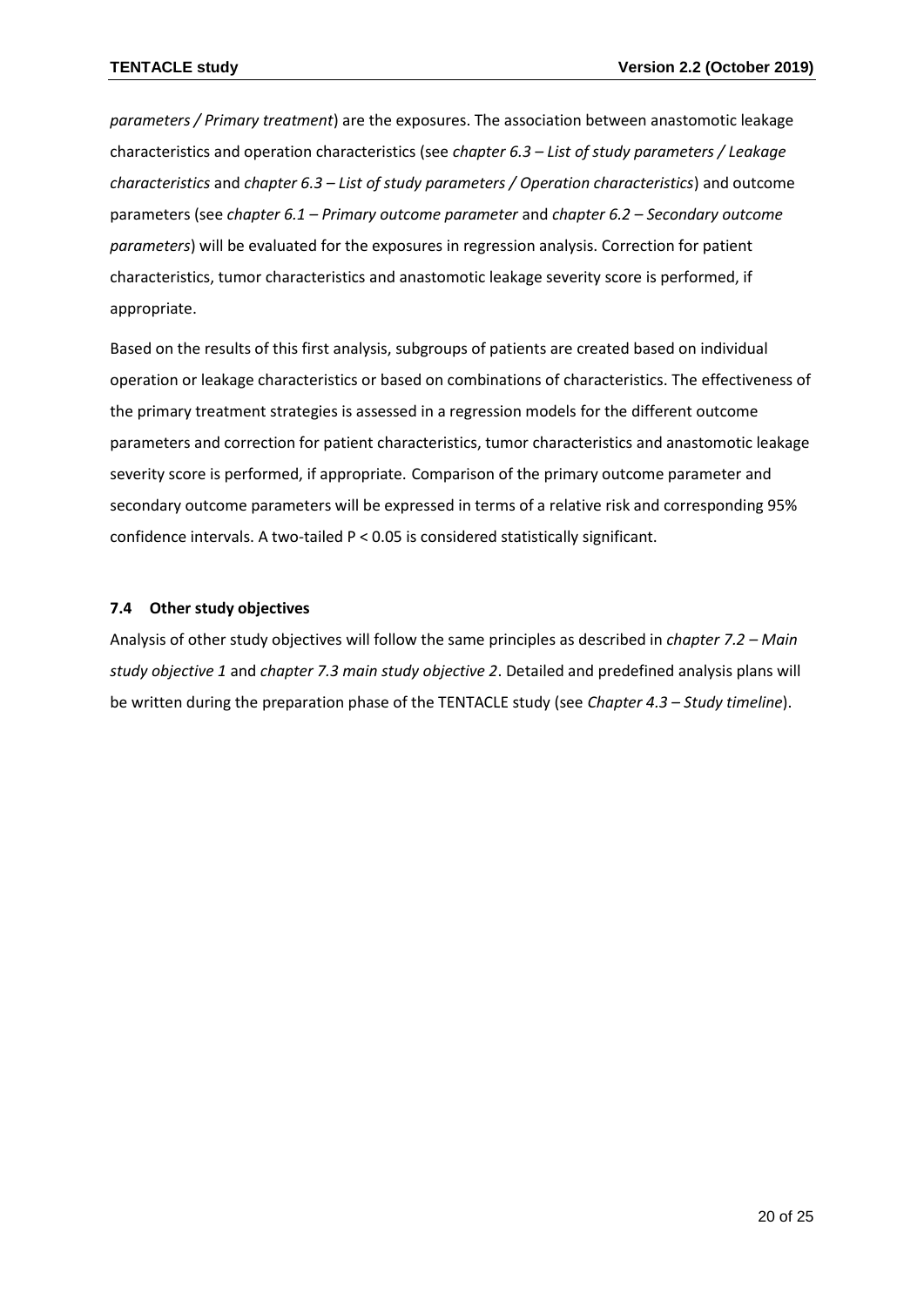# <span id="page-20-0"></span>**8. ETHICS STATEMENT AND REGULATORY APPROVAL**

This study will be conducted in compliance with the principles of the declaration of Helsinki. The study protocol and relevant documents have been approved by the medical ethical committee of the Radboud University Medical Center, Nijmegen, the Netherlands. All participating centers are provided with the study protocol and relevant documents in January 2019, so that participating centers can ask their local ethical committees for approval if needed according to local ethical protocols.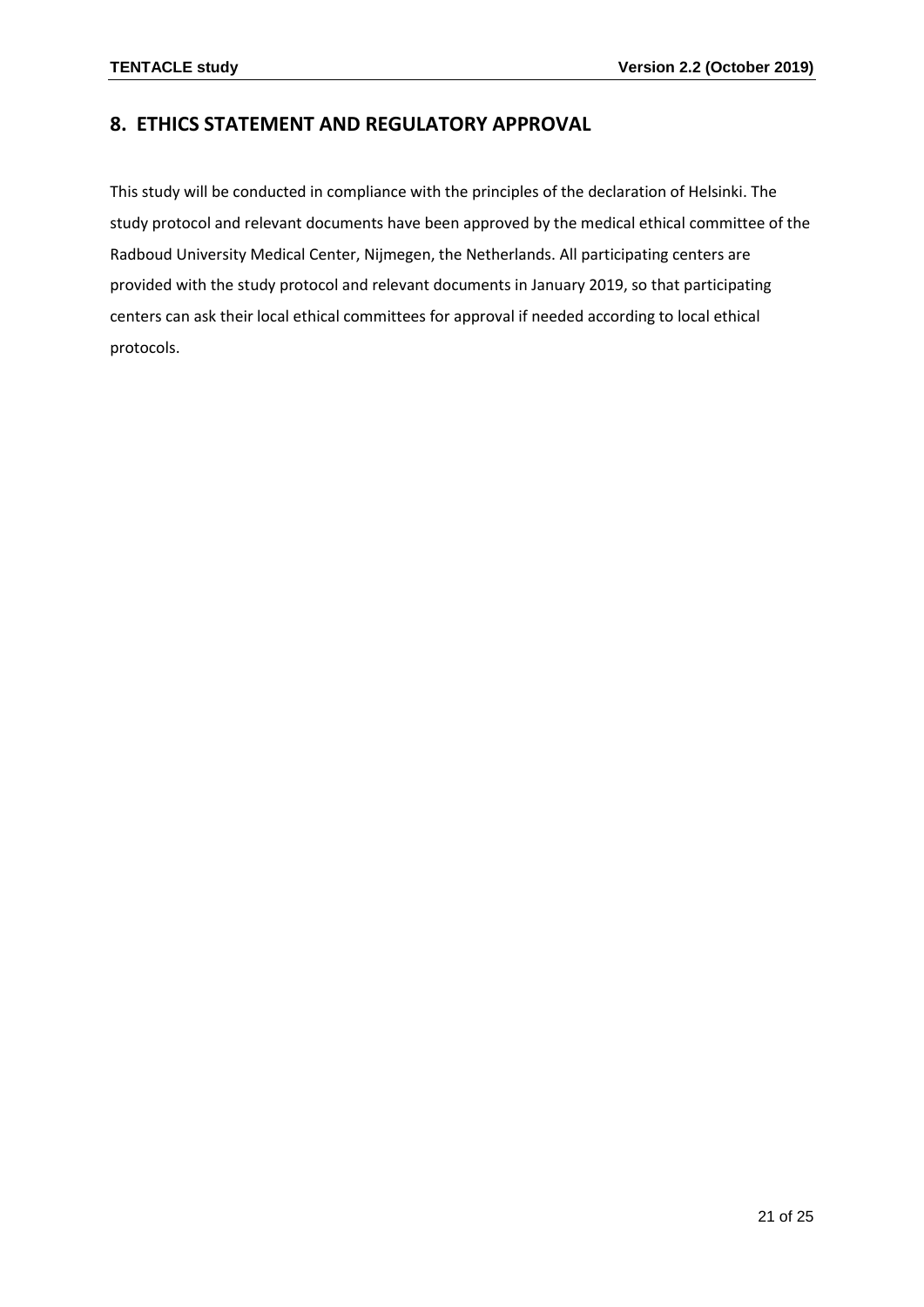# <span id="page-21-0"></span>**9. DATA HANDLING**

#### <span id="page-21-1"></span>**9.1 Database system**

The Castor database system [\(www.castoredc.com\)](http://www.castoredc.com/) will be used. This online medical research database system is certified to meet international security standards and is compliant with all relevant regulations, amongst which are ICH-GCP, GDPR, HIPAA, FDA 21 CFR part 11, ISO 27001 and ISO 9001. More information and individual security certificates can be found on [https://www.castoredc.com/security-statement.](https://www.castoredc.com/security-statement)

#### <span id="page-21-2"></span>**9.2 Case report form (CRF)**

A detailed CRF is created from the Castor [\(www.castoredc.com\)](http://www.castoredc.com/) database and provided to the invited centers (see also appendix 1). The CRF includes info points with definitions and guidelines that aid in adequate scoring of the listed parameters.

#### <span id="page-21-3"></span>**9.3 Data collection and data entering**

All patient data will be entered anonymously by or under supervision of the treating physician(s). Up to 4 users per participating center will receive a Castor login username and password and these users can enter data into the database. In addition to entering data per patient individually, local study teams can upload their already existing database into the Castor database system and add only the additional data that is required for this study. The TENTACLE study team will provide a short step-bystep manual and can provide additional help with this, if needed.

#### <span id="page-21-4"></span>**9.4 Data privacy statement**

All anonymous study data will be available to the TENTACLE study team. The data of a center will be available to that specific center only through the Castor database system website. The data will not contain identifiable patient parameters (e.g. no date of birth, no date of surgery, etc.). In compliance with the General Data Protection Regulation (GDPR - EU 2016/679). Each patient will be coded with a unique patient number so that patients in the study are untraceable from the study database. Surgeons that participate in the TENTACLE study are asked to keep a password coded file that can identify individual patients locked away in their practice. This file can be accessed by the local investigators if needed, for example in case a relevant new research question requires entering of additional data into the database.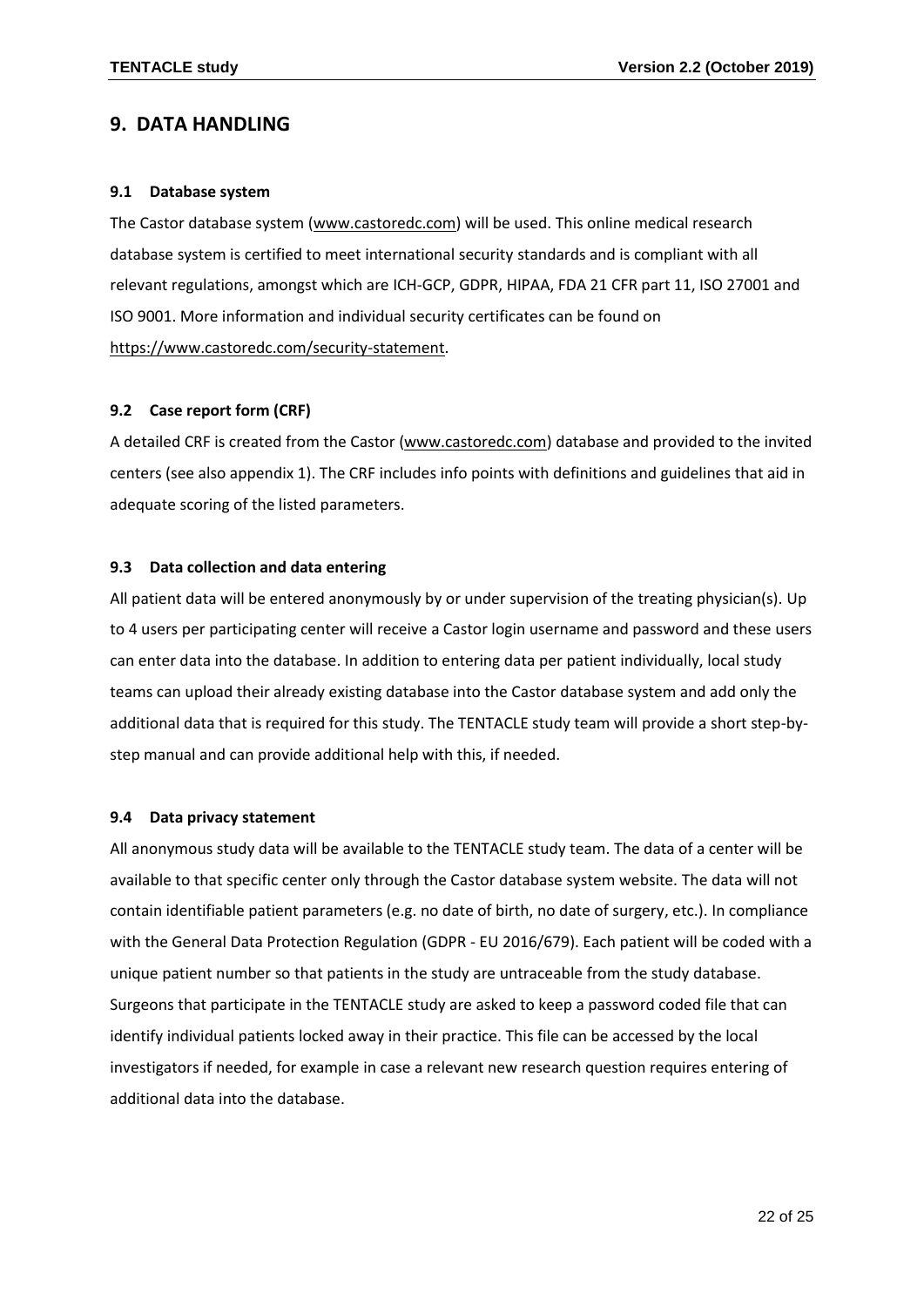# <span id="page-22-0"></span>**10. PUBLICATIONS**

#### <span id="page-22-1"></span>**10.1 Main publications**

We aim to publish two main manuscripts that cover the investigation of our main study objectives:

- 1. Investigation of what factors are associated with anastomotic leakage severity and composition of the anastomotic leakage severity score.
- 2. Investigate of what anastomotic leakage characteristics are associated with success of different anastomotic leakage treatments and comparison of the effectiveness of different initial anastomotic leakage treatments for leakages classified according to severity and leakage characteristics.

#### <span id="page-22-2"></span>**10.2 Other publications**

Other possible publications will cover the secondary study objectives . These manuscripts will be defined at a later stage in the study.

## <span id="page-22-3"></span>**10.3 Publication policy**

The TENTACLE study embraces corporate authorship and all collaborators that contribute to this study will form the TENTACLE collaborative group. This group will co-author all publications in which TENTACLE study data is used.

<span id="page-22-4"></span>The protocol writing committee is fully involved in conducting this study and will be included as authors in both main publication(s) in which the TENTACLE study data is used. If the manuscript is submitted to a journal that does not allow the full number of authors, some authors will join the collaborative group instead, based on scientific input during the study, manuscript writing and revising.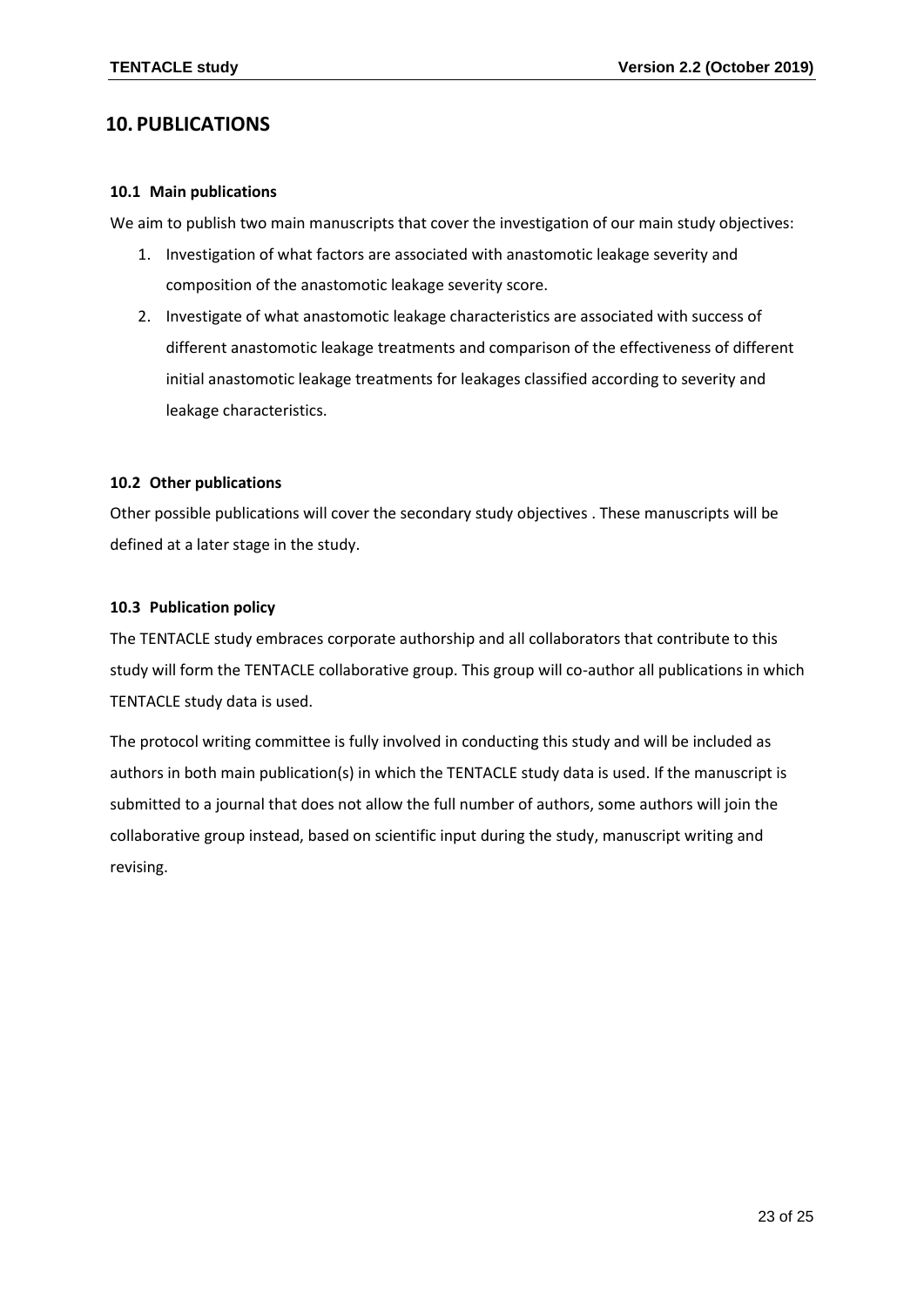## **11. REFERENCES**

- 1. Jemal A, Bray F, Center MM, et al. Global cancer statistics. CA cancer J Clin 2011;61:69-90.Biere SS, Maas KW, Cuesta MA, van der Peet DL. Cervical or thoracic anastomosis after esophagectomy for cancer: a systematic review and meta-analysis. Dig Surg 2011;28:29-35.
- 2. Low DE, Alderson D, Cecconello I, et al. International Consensus on Standardization of Data Collection for Complications Associated With Esophagectomy: Esophagectomy Complications Consensus Group (ECCG). Ann Surg 2015;262:286-94.
- 3. Biere SS, Maas KW, Cuesta MA, van der Peet DL. Cervical or thoracic anastomosis after esophagectomy for cancer: a systematic review and meta-analysis. Dig Surg. 2011;28(1):29-35.
- 4. Saluja SS, Ray S, Pal S, et al. Randomized trial comparing side-to-side stapled and hand-sewn esophagogastric anastomosis in neck. J Gastrointest Surg 2012;16:1287-95.
- 5. Alanezi K, Urschel JD. Mortality secondary to esophageal anastomotic leak. Ann Thorac Cardiovasc Surg. 2004;10(2):71-5.
- 6. Luketich JD, Pennathur A, Awais O, et al. Outcomes after minimally invasive esophagectomy: review of over 1000 patients. Ann Surg. 2012;256(1):95-103.
- 7. Blackmon SH, Correa AM, Wynn B, et al. Propensity-matched analysis of three techniques for intrathoracic esophagogastric anastomosis. Ann Thorac Surg 2007;83:1805-13; discussion 13.
- 8. Verstegen MPH, Bouwense SAW, van Workum F, et al. Management of intrathoracic and cervical anastomotic leakage after esophagectomy for esophageal cancer: a systematic review. Submitted 2018.
- 9. Lubbers M, van Workum F, Berkelmans G et al. Treatment of anastomotic leakage after minimally invasive Ivor Lewis esophagectomy. Submitted 2019.
- 10. Van Smeden M, Moons KGM, de Groot JAH et al. Sample size for binary logistic prediction models: Beyond events per variable criteria. Stat Methods Med Res. 2018 Jan 1:962280218784726. doi: 10.1177/0962280218784726 [Epub ahead of print].
- 11. Slankamenac K, Graf R, Barkun J, Puhan MA, Clavien PA. The comprehensive complication index: a novel continuous scale to measure surgical morbidity. Ann Surg. 2013 Jul;258(1):1-7.
- 12. Seymour CW, Liu VX, Iwashyna TJ, et al. Assessment of Clinical Criteria for Sepsis: For the Third International Consensus Definitions for Sepsis and Septic Shock (Sepsis-3). JAMA. 2016 Feb 23;315(8):762-74.
- 13. Weijs TJ, Seesing MF, van Rossum PS, et al. Internal and External Validation of a multivariable Model to Define Hospital-Acquired Pneumonia After Esophagectomy. J Gastrointest Surg. 2016 Apr;20(4):680-7.
- 14. Rabe-Hesketh S, Skrondal A. Classical latent variable models for medical research. Stat Methods Med Res 2008;17:5–32